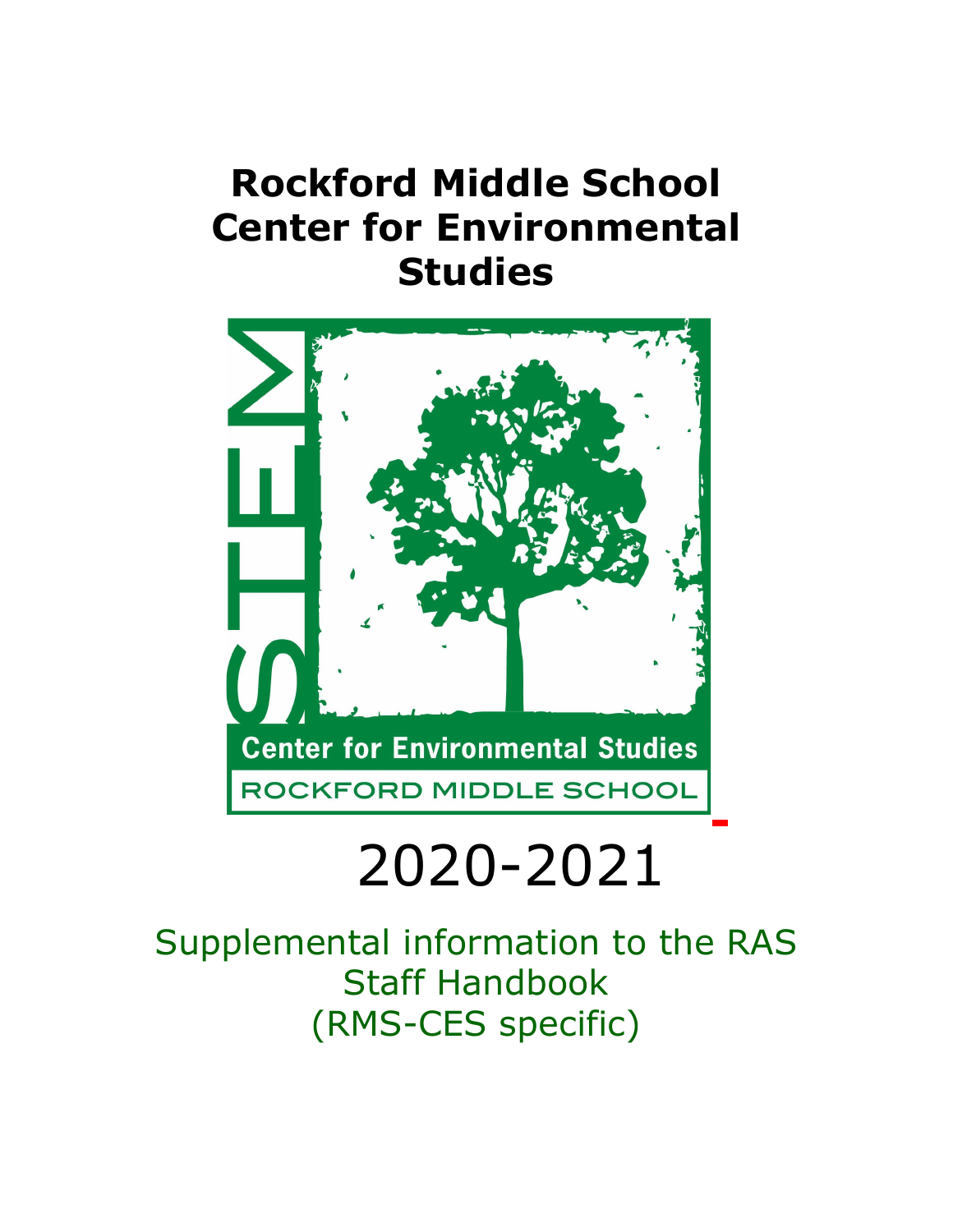#### **Introduction**

Welcome to the 2020-2021 school year!

Thank you for being a part of our Rockford Middle School – Center for Environmental Studies team! I look forward to working with each of you as we strive to provide our students with extraordinary learning experiences!

RMS-CES is beginning our tenth year as a Science, Technology, Engineering, and Mathematics magnet school. As a magnet school, we integrate STEM principles into all subject areas, whenever appropriate. We also adhere to research-support best practices for adolescent learners, including making cross-curricular connections, providing hands-on learning experiences, connecting learning to the world, and perhaps most importantly, creating relationships and connections that make our students feel a part of their school.

Our mission at Rockford Middle School – Center for Environmental Studies reads as follows: **At RMS-CES, students are empowered to become innovators through engaging, authentic, and developmentally appropriate opportunities, access to a strong academic foundation, and a commitment to lifelong learning.**

This information is intended to supplement the Rockford Area Schools' District Handbook. The district handbook can be found on the district website at [www.rockford.k12.mn.us](http://www.rockford.k12.mn.us) and is intended to provide you with information pertinent to your employment with Rockford Area Schools. Please read it carefully. This supplement will provide you with RMS-CES specific information, procedures, guidelines for consequences, and general information.

At RMS-CES, we are a team. When we work together, we are able to do great things for our students! One of our greatest resources is each other. I look forward to working with each of you to create excellent opportunities for our students!

Sincerely,

b Bobbi A. Anderson-Hume, Ph.D. Principal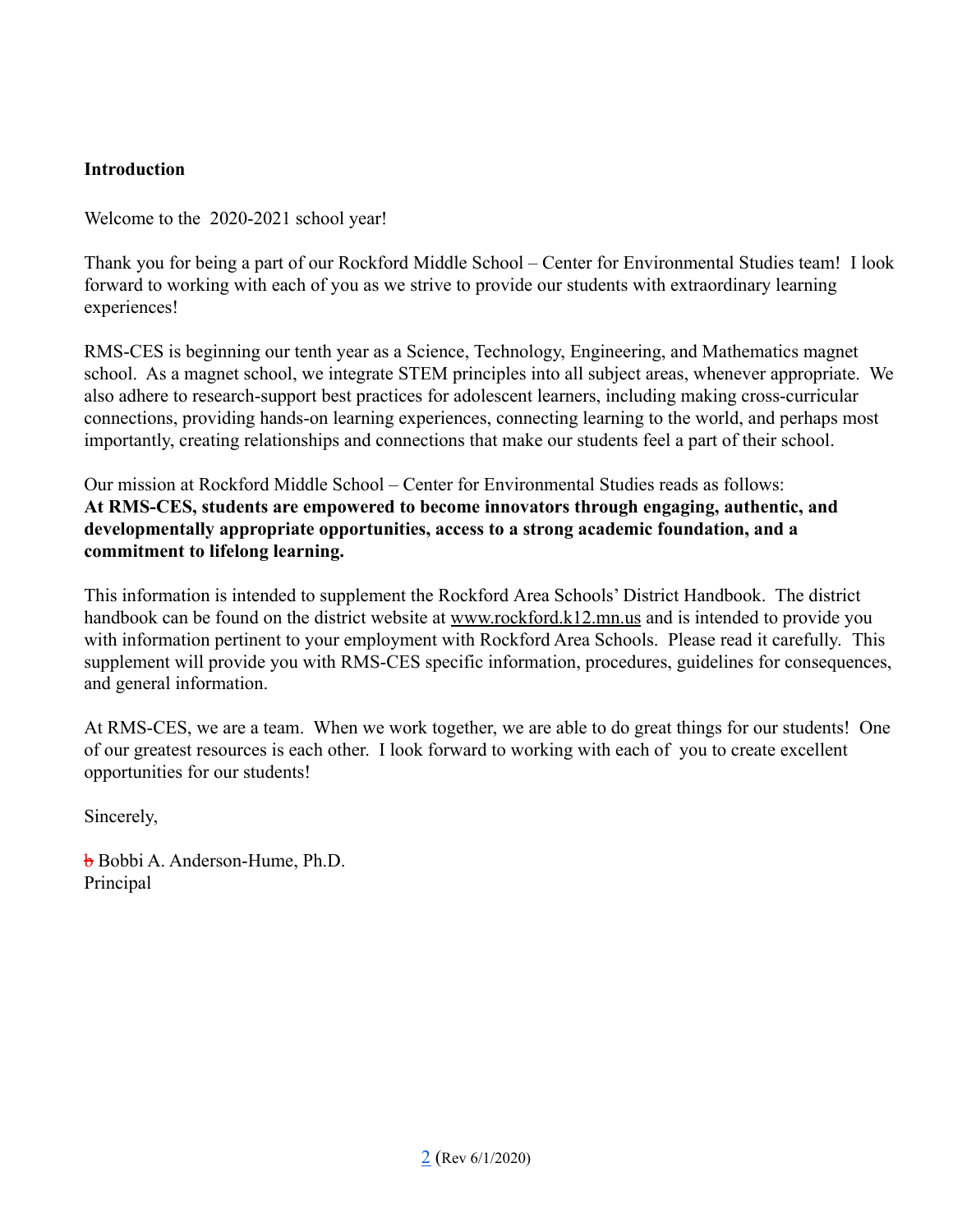## **TABLE of CONTENTS**

#### RMS-CES Building-Specific Information

- [Introduction](#page-0-0)
- [2020-2021 DAILY STUDENT SCHEDULE](#page-4-0)
- [Employee Directory](#page-5-0)
- [2020-2021School Year Calendar](https://www.rockford.k12.mn.us/Page/2352)
- [Arrival and Dismissal Hours](#page-8-0)
- [Classroom/Equipment](#page-9-0)
- [Conference Rooms/Computer Labs](#page-9-1)
- [Cumulative Records](#page-9-2)
- [Daily Attendance](#page-9-3)
- [Email](#page-9-4)
- [Field Experiences](#page-10-0)
- [Grading](#page-10-1)
- [iTeam](#page-10-2)
- [Mailboxes](#page-10-3)
- [Media Services](#page-10-4)
- [Outdoor Learning](#page-11-0)
- [Parent Communications](#page-11-1)
- [Professional Duty](#page-11-2)
- [Retention](#page-12-0)
- [Student Announcements](#page-12-1)
- [Student Progress](#page-12-2)
- [Student Release from School](#page-12-3)
- [Student Testing](#page-12-4)
- [Student Use of Personal Technology](#page-13-0)
- [Student Withdrawals](#page-13-1)
- [Supervision](#page-13-2)
- [Federal, State or Local Law](#page-14-0)
- [Removal from Class](#page-14-1)
- [Lunch Detention](#page-14-2)
- [In-School Suspension](#page-14-3)
- [Out-of-School Suspension](#page-15-0)
- [Crisis Management](#page-17-0)
- Blue Team
- Fire
- [Lock-down](#page-17-1)
- [Distribution of Materials for Outside Groups](#page-18-0)
- [End-of-Year Procedures](#page-18-1)
- [Food Service](#page-18-2)
- [Illness and Injury](#page-18-3)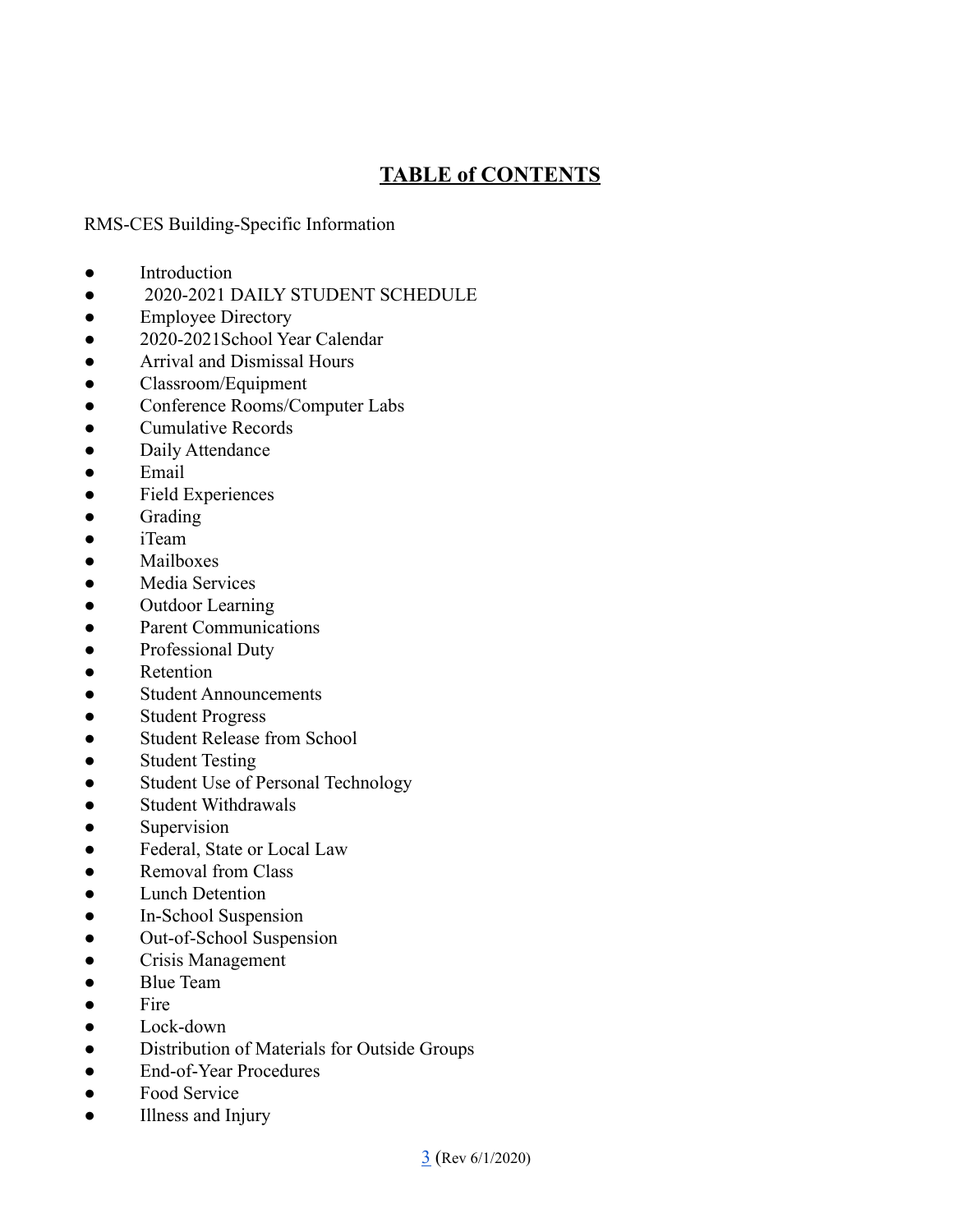- [Leaving School Premises](#page-19-0)
- [Lost and Found](#page-19-1)<br>• Money
- [Money](#page-19-2)
- [Photographs](#page-19-3)
- [Purchasing/Receiving](#page-19-4)<br>• Recycling
- [Recycling](#page-19-5)
- $\bullet$  [Security](#page-19-6)
- [Student Publications](#page-20-0)<br>• Student Transportation
- **[Student Transportation](#page-20-1)**
- [Surveys](#page-20-2)
- [Policy Cross Reference Table](#page-21-0)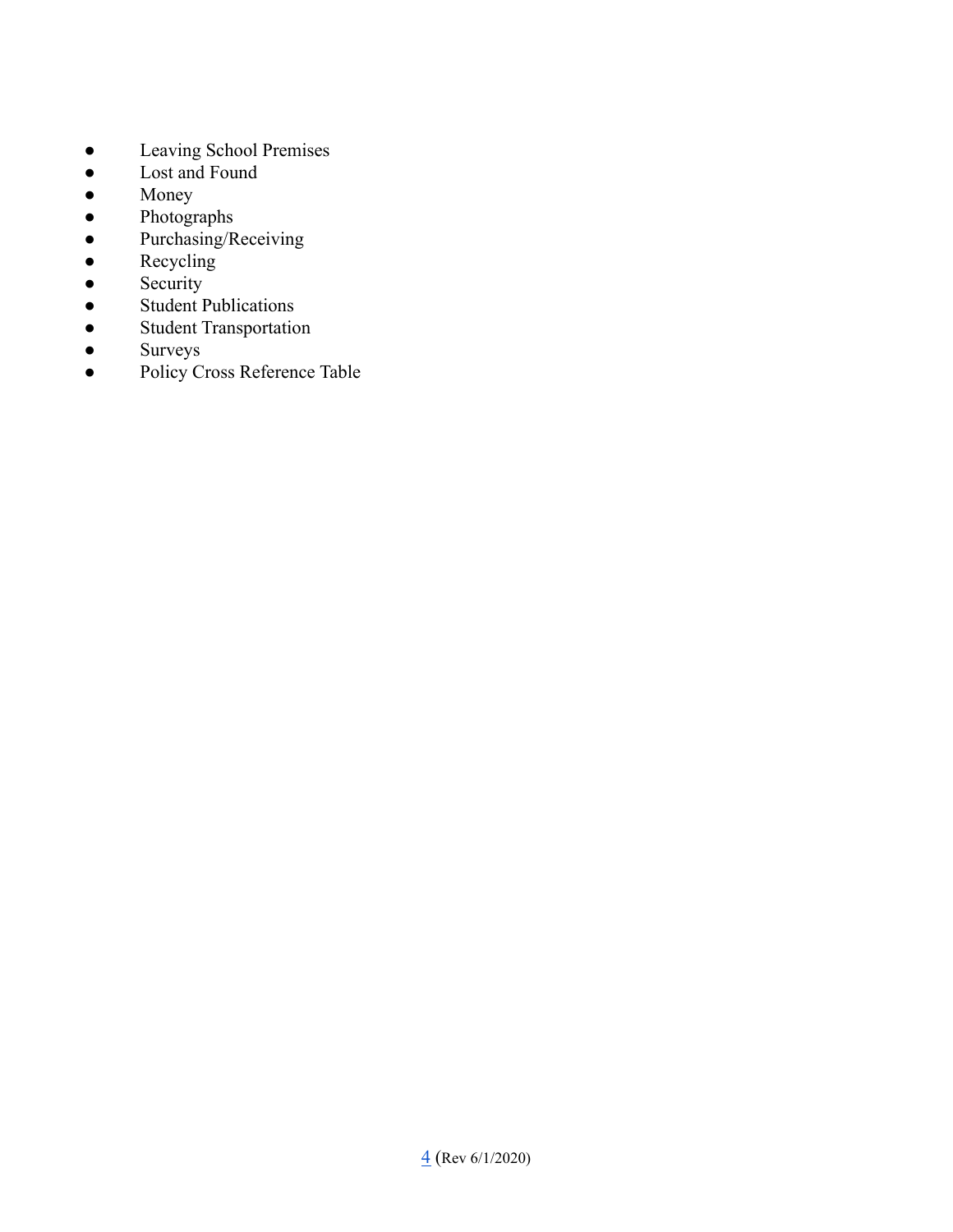## **2020-2021 DAILY STUDENT SCHEDULE**

Teacher hours: 7:20 a.m. to 3:20 p.m. Student building hours: 7:30 a.m. to 2:45 p.m.

<span id="page-4-0"></span>

|               | <b>GRADE 5</b> |            |               | <b>GRADE 6</b> |            |
|---------------|----------------|------------|---------------|----------------|------------|
| <b>PERIOD</b> | <b>START</b>   | <b>END</b> | <b>PERIOD</b> | <b>START</b>   | <b>END</b> |
| Period 1      | 7:50           | 8:42       | Period 1      | 7:50           | 8:42       |
| Period 2      | 8:46           | 9:38       | Period 2      | 8:46           | 9:38       |
| Period 3      | 9:42           | 10:34      | Period 3      | 9:42           | 10:34      |
| <b>Boost</b>  | 10:38          | 11:10      | Lunch/Recess  | 10:35          | 11:09      |
| Lunch/Recess  | 11:11          | 11:45      | <b>Boost</b>  | 11:13          | 11:47      |
| Advisory      | 11:49          | 12:01      | Advisory      | 11:51          | 12:01      |
| Period 4      | 12:01          | 12:53      | Period 4      | 12:01          | 12:53      |
| Period 5      | 12:57          | 1:49       | Period 5      | 12:57          | 1:49       |
| Period 6      | 1:53           | 2:45       | Period 6      | 1:53           | 2:45       |

|               | <b>GRADE 7</b> |            |               | <b>GRADE 8</b> |            |
|---------------|----------------|------------|---------------|----------------|------------|
| <b>PERIOD</b> | <b>START</b>   | <b>END</b> | <b>PERIOD</b> | <b>START</b>   | <b>END</b> |
| Period 1      | 7:50           | 8:42       | Period 1      | 7:50           | 8:42       |
| Period 2      | 8:46           | 9:38       | Period 2      | 8:46           | 9:38       |
| Period 3      | 9:42           | 10:34      | Period 3      | 9:42           | 10:34      |
| Period 4      | 10:38          | 11:30      | Period 4      | 10:38          | 11:30      |
| Advisory      | 11:30          | 11:44      | Advisory      | 11:30          | 11:42      |
| Lunch/Recess  | 11:45          | 12:19      | <b>Boost</b>  | 11:46          | 12:20      |
| <b>Boost</b>  | 12:23          | 12:53      | Lunch/Recess  | 12:21          | 12:55      |
| Period 5      | 12:57          | 1:49       | Period 5      | 12:57          | 1:49       |
| Period 6      | 1:53           | 2:45       | Period 6      | 1:53           | 2:45       |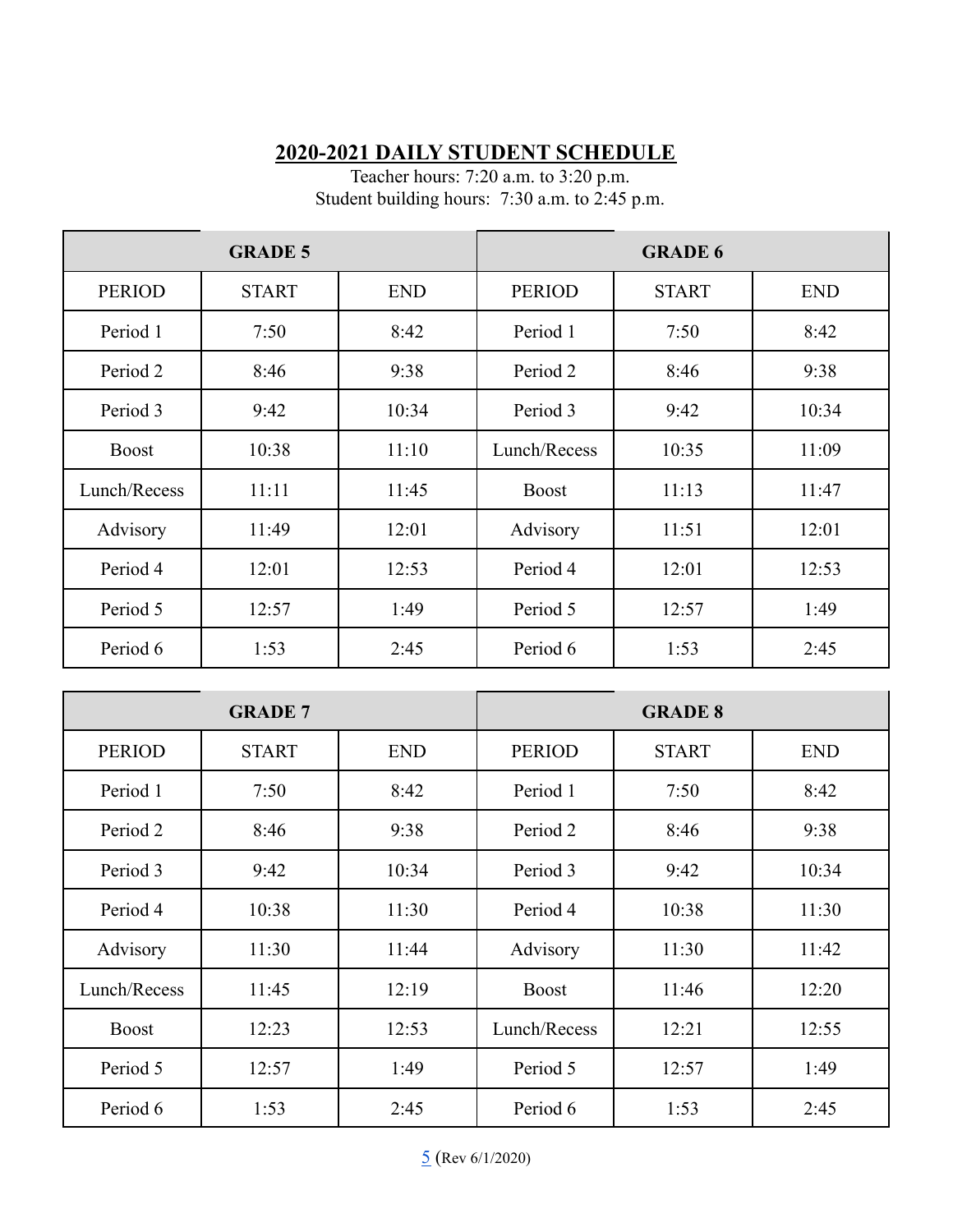## <span id="page-5-0"></span>**Employee Directory**

To leave a message for a staff member, please dial (763) 477-5831. When prompted, dial the 4-digit extension number (2 + room number). Begin recording your message after the tone. Please note the custodial (x2040) and food service staff (x2050) have one general voicemail for each department.

| <b>SCHOOL BOARD</b>   |                |  |
|-----------------------|----------------|--|
| Amy Edwards           | Chair          |  |
| Kevin Campbell        | Vice Chair     |  |
| Eric Gordee           | Treasurer      |  |
| Beth Praska           | Clerk          |  |
| <b>Brady Anderson</b> | Director       |  |
| Jessica Johnson       | Director       |  |
| -Rhonda Dean          | Superintendent |  |

| <b>Office</b>                    | <b>EXT</b> | <b>EMAIL</b>                  |
|----------------------------------|------------|-------------------------------|
| Anderson-Hume, Bobbi – Principal | 2002       | humeb $@$ rockford.k12.mn.us  |
| Wirth, Molly – Counselor         | 2600       | wirthm@rockford.k12.mn.us     |
|                                  |            |                               |
| <b>Support Staff</b>             |            |                               |
| Principal's Secretary            | 2000       |                               |
| Robertson, Stacey - Attendance,  | 2004       | robertsons@rockford.k12.mn.us |
| <b>Student Records</b>           |            |                               |

| <b>Staff</b>                                 |                                  |          |  |
|----------------------------------------------|----------------------------------|----------|--|
| <b>AgriScience</b>                           |                                  |          |  |
| Gregory, McKenzie                            | gregorym@rockford.k12.mn.us      | 10       |  |
| Art                                          |                                  |          |  |
| Gunderson, Sarah                             | gundersons@rockford.k12.mn.us    | 307      |  |
| EL                                           |                                  |          |  |
| Welborn, Stacy                               | welborns@rockford.k12.mn.us      | 125      |  |
| Bird, Krista                                 | birdk@rockford.k12.mn.us         | 125      |  |
| <b>EXCEL</b>                                 |                                  |          |  |
| Biorn, Holly                                 | biornh@rockford.k12.mn.us        | 122      |  |
| <b>Language Arts/Reading</b>                 |                                  |          |  |
| Hendrickson, Jan - 8 <sup>th</sup> Gr        | hendricksonj@rockford.k12.mn.us  | 118/119  |  |
| Udalla, Janee - 7 <sup>th</sup> Gr           | udallaj@rockford.k12.mn.us       | 1145/115 |  |
| Korzendorfer, Cassandra - 6 <sup>th</sup> Gr | korzendorferc@rockford.k12.mn.us | 6        |  |
| Mateyka, Kristine - $5th$ Gr                 | mateykak@rockford.k12.mn.us      | 110/111  |  |
|                                              |                                  | 9        |  |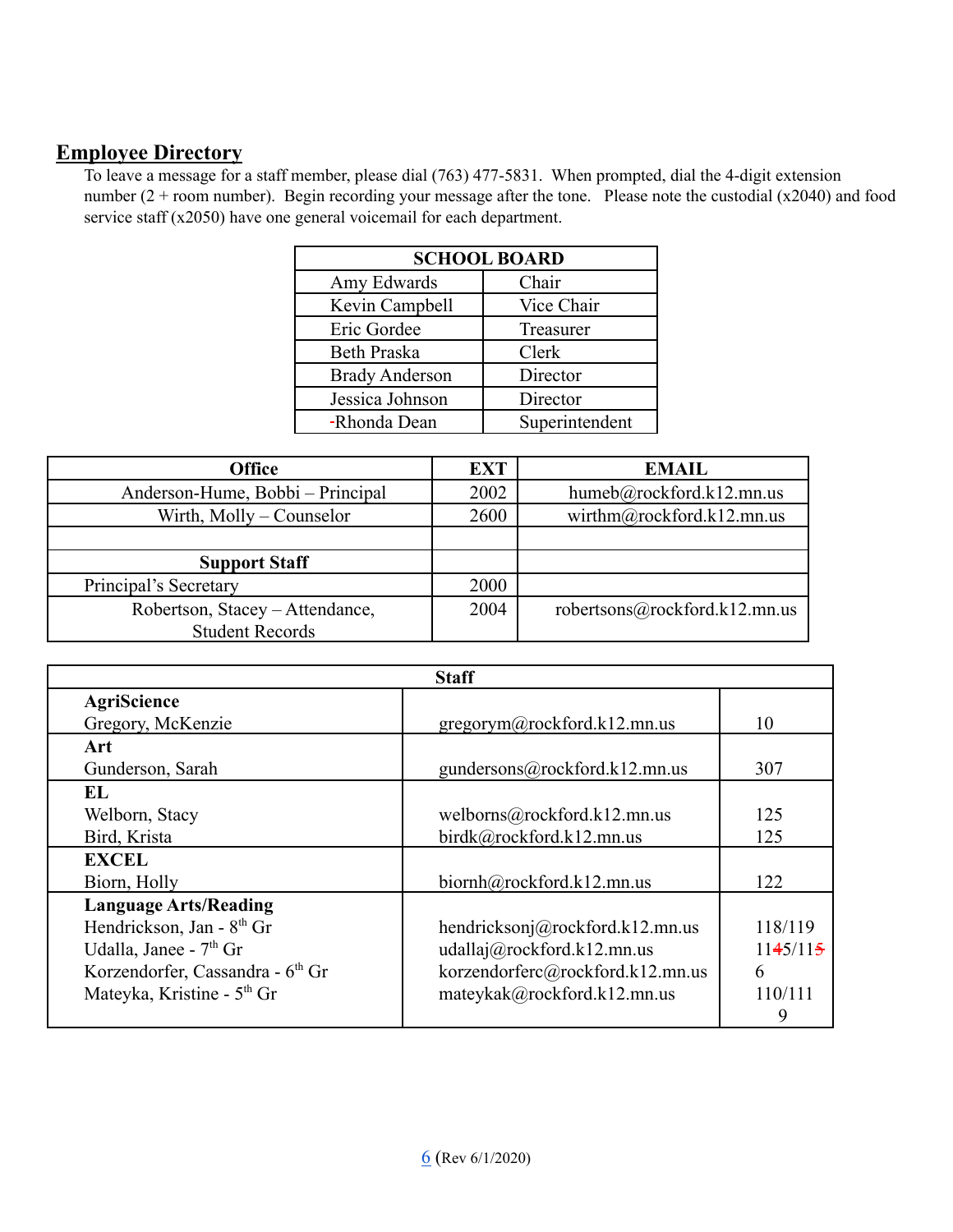| <b>Math</b>                                                     |                                      |              |
|-----------------------------------------------------------------|--------------------------------------|--------------|
| Mickelson, Marv $-8$ <sup>th</sup> Gr, Algebra 1                | mickelsonm@rockford.k12.mn.us        | 120          |
| Reeck, Tucker $-7th$ Gr                                         | reeckt@rockford.k12.mn.us            | 114          |
| Petroski, Steve – $6th$ Gr                                      | petroskis@rockford.k12.mn.us         | 104          |
| Sharp, Rachel $-5th$ Gr                                         | sharpr@rockford.k12.mn.us            | 103          |
| <b>Music</b>                                                    |                                      |              |
| Larson Meghan - 5 <sup>th</sup> /6 <sup>th</sup> Gr Choir/Music | larsonm@rockford.k12.mn.us           | 310          |
| Ferdig, Jerald - 7 <sup>th</sup> and 8 <sup>th</sup> Gr Band    | ferdigj@rockford.k12.mn.us           | 311          |
| Augsburger, Miriam $-7th$ and $8th$ Gr Choir                    | augsburgerm@rockford.k12.mn.us       | 310          |
| Bauer, Britta - 5 <sup>th</sup> and 6 <sup>th</sup> Gr Band     | bauerb@rockford.k12.mn.us            | 311          |
|                                                                 |                                      |              |
| Nystrom (school-based mental therapy)                           |                                      |              |
| Cameron Munson                                                  | carmeronmonson@nystromcounseling.com | 108          |
| <b>Physical Education/Health</b>                                |                                      |              |
| Lingo, Julie                                                    | lingoj@rockford.k12.mn.us            | Gym          |
| Peterson, Colleen - DAPE                                        | petersonc@rockford.k12.mn.us         | <b>REAMS</b> |
| Roelofs, Joel - Health                                          | roelofsj@rockford.k12.mn.us          | 107          |
| <b>Science</b>                                                  |                                      |              |
| Weddel, Shawn $-8$ <sup>th</sup> Gr                             | weddels@rockford.k12.mn.us           | 124          |
| Sarsland, Corina $-7th$ Gr                                      | sarslandc@rockford.k12.mn.us         | 101          |
| Werth, Elisabeth $-6th$ Gr                                      | werthe@rockford.k12.mn.us            | 106          |
| Oliverius, Hannah $-5th$ Gr                                     | oliveriush@rockford.k12.mn.us        | 13           |
| <b>Social Studies</b>                                           |                                      |              |
| Hill, Kevin $-8th$ Gr                                           | hillk@rockford.k12.mn.us             | 123          |
| Kaufman, Abbey $-7th$ Gr                                        | kaufmana@rockford.k12.mn.us          | 115          |
| Wilts, Bonnie - $6th$ Gr                                        | wiltsb@rockford.k12.mn.us            | 111          |
| Reeck, Kelly - $5th$ Gr                                         | reeckk@rockford.k12.mn.us            | 11           |
| <b>Speech</b>                                                   |                                      |              |
| Anthony, Judith                                                 | anthonyj@rockford.k12.mn.us          | 125          |
| <b>Special Education</b>                                        |                                      |              |
| Anthony, Judith - SLP                                           | anthonyj@rockford.k12.mn.us          | 125          |
| Belanger, Amy - DCD/LD                                          | belangera@rockford.k12.mn.us         | 125          |
| Bowen, Kirstin - LD                                             | bowenk@rockford.k12.mn.us            | 125          |
| Fredericksen, Lanaya                                            | fredericksenl@rockford.k12.mn.us     | 121          |
| Sanner, Tracy - EBD/ASD                                         | sannert@rockford.k12.mn.us           | 304          |
| <b>STEM Literacy</b>                                            |                                      |              |
| Madson, Jamie                                                   | madsonj@rockford.k12.mn.us           | 301/302      |
| Russell, Beth                                                   | russellb@rockford.k12.mn.us          | 303          |
| Writing                                                         |                                      |              |
| Beattie, Amber                                                  | beattiea@rockford.k12.mn.us          | 110          |
| <b>SUPPORT STAFF</b>                                            |                                      |              |
| <b>Custodial</b>                                                |                                      |              |
| Jorgensen, John                                                 | jorgensenj@rockford.k12.mn.us        |              |
| Kasheimer, Pat                                                  | kasheimerp@rockford.k12.mn.us        |              |
|                                                                 |                                      |              |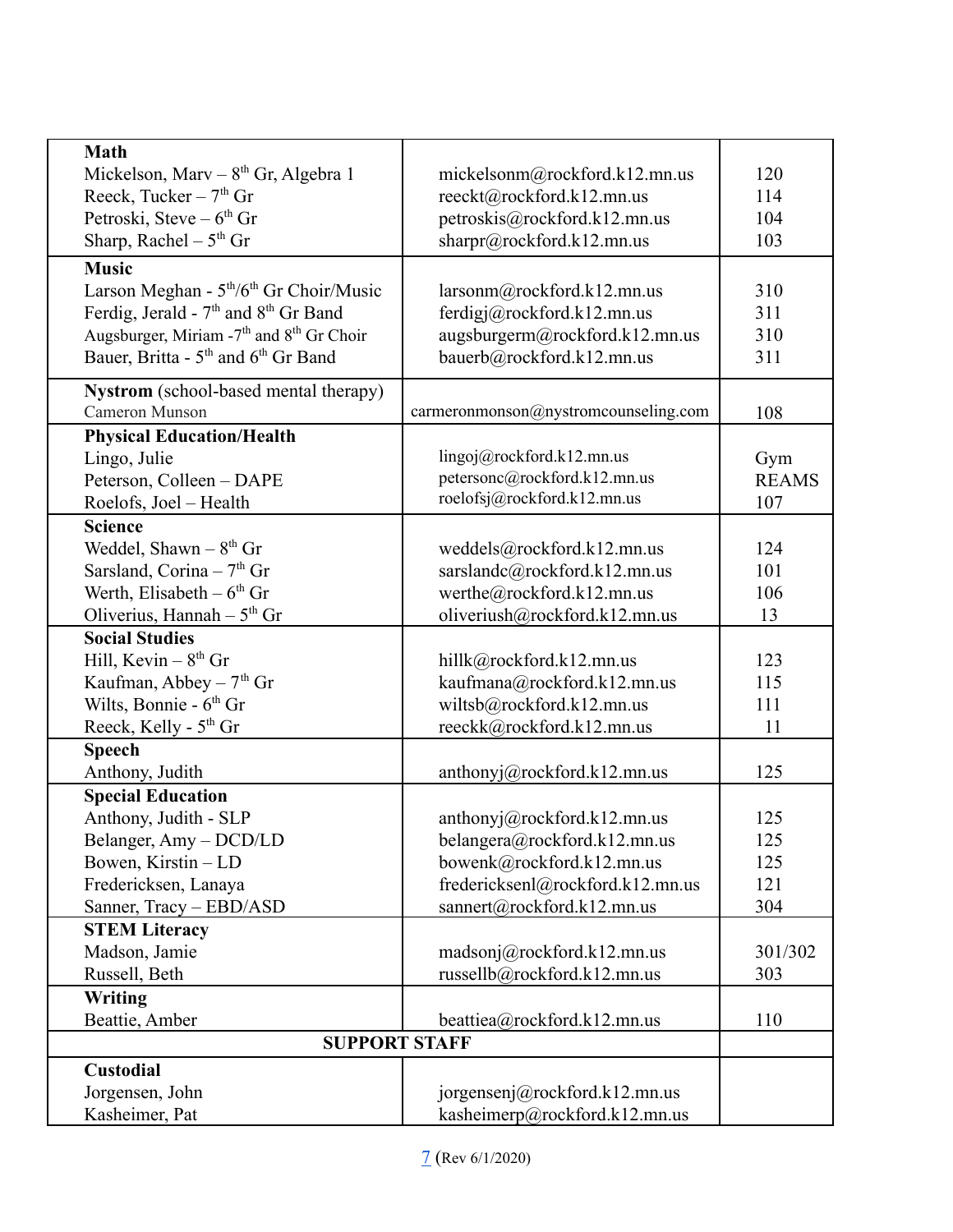| <b>Media Center</b>              |                                        |        |
|----------------------------------|----------------------------------------|--------|
| Kaitlyn Jack - Specialist        | jackk@rockford.k12.mn.us               |        |
| Anderson, Connie - Para          | andersonc@rockford.k12.mn.us           |        |
| <b>Health Services</b>           |                                        |        |
| Morgan, Becca - District Nurse   | morganb@rockford.k12.mn.us             | Health |
| Viquez, Colette - Building Nurse | viquezc@rockford.k12.mn.us             | Office |
| <b>Paraprofessional Support</b>  |                                        |        |
| Coons, Shari                     | coonss@rockford.k12.mn.us              |        |
| Curtis, Tanya                    | curtisc@rockford.k12.mn.us             |        |
| Eberspacher, LouAnn              | eberspacherl@rockford.k12.mn.us        |        |
| Lee, Pang                        | $leep(\widehat{a})$ rockford.k12.mn.us |        |
| Pflipsen, Sarah                  | pflipsens@rockford.k12.mn.us           |        |
| Russell, Sue                     | russells@rockford.k12.mn.us            |        |
| Sumner, Jennifer                 | sumnerj@rockford.k12.mn.us             |        |
| <b>Stop and Think</b>            |                                        |        |
| Seiler, Stephanie                | seilers@rockford.k12.mn.us             | 105    |

**Link to the online district parent/academic calendar: [2020-2021](https://www.rockford.k12.mn.us/Page/2352) School Year Calendar**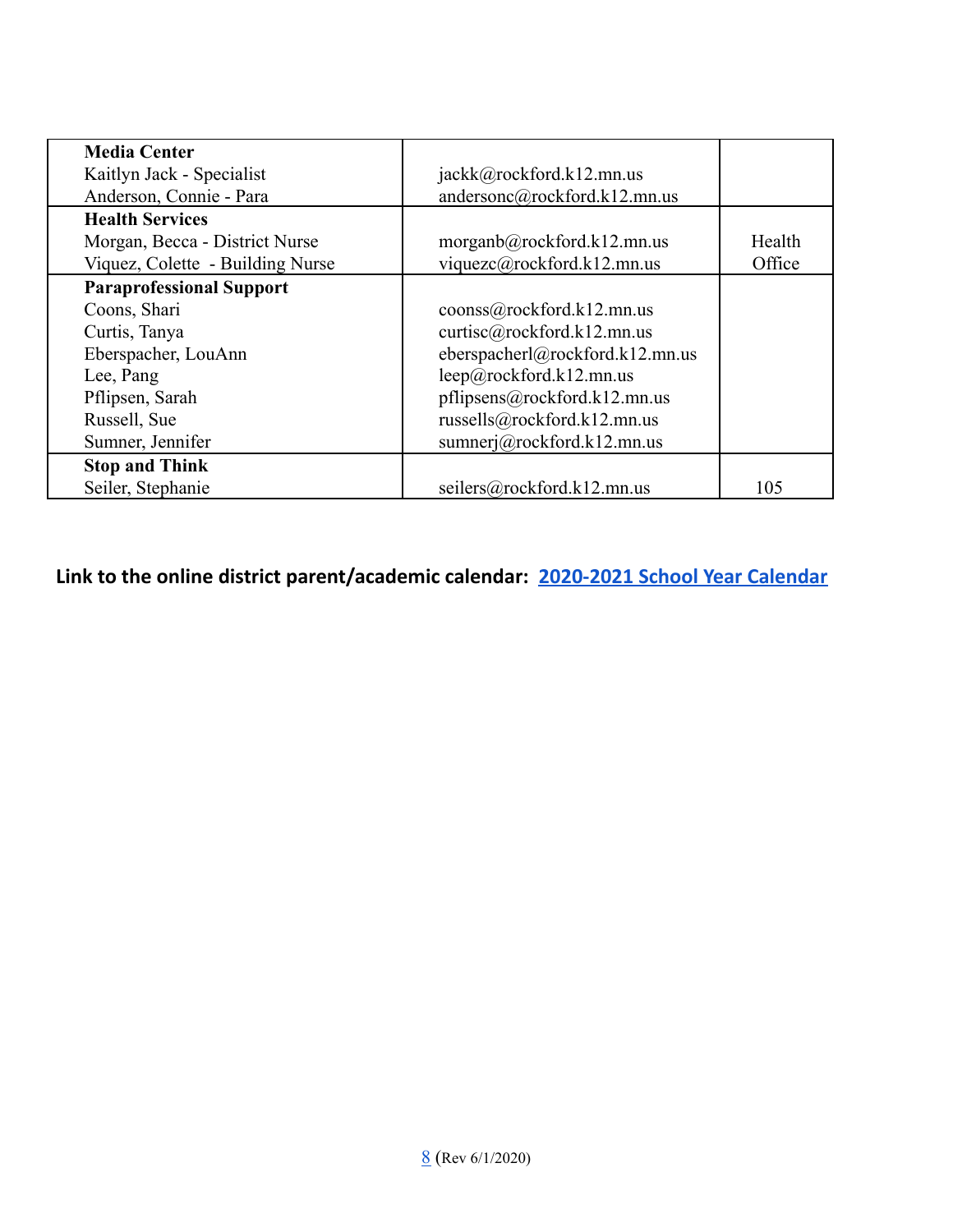## **INFORMATION**

#### <span id="page-8-0"></span>**Arrival and Dismissal Hours**

Classes begin at 7:50 a.m and conclude at 2:45 p.m. The teacher duty day at RMS-CES is 7:20 a.m. until 3:20 p.m. Teachers should be prepared to begin professional duties at 7:20 a.m.

Staff who wish to access the building during non-school hours may do so, provided they have a fob and four-digit security access code. All staff should use Door 1 when entering and exiting the building during non-school hours to ensure that the building remains secure. The panel to arm and disarm the security panel is located inside Door 1, near room 10. Staff will also need to sign the clipboard hanging below the security panel to indicate the times they were in the building.

The RMS-CES office is open from 7:00 a.m. until 3:00 p.m.

## **Parent Teacher Conferences**

Parent and teacher conferences will be held throughout the school year. Parents are strongly encouraged to attend and visit with teachers regarding student progress. In addition to the scheduled conferences, parents/guardians are invited to confer with teachers at any time. For more information on the conference dates for school year, please check out the -academic calendar in Part 1 of the handbook or contact the building office.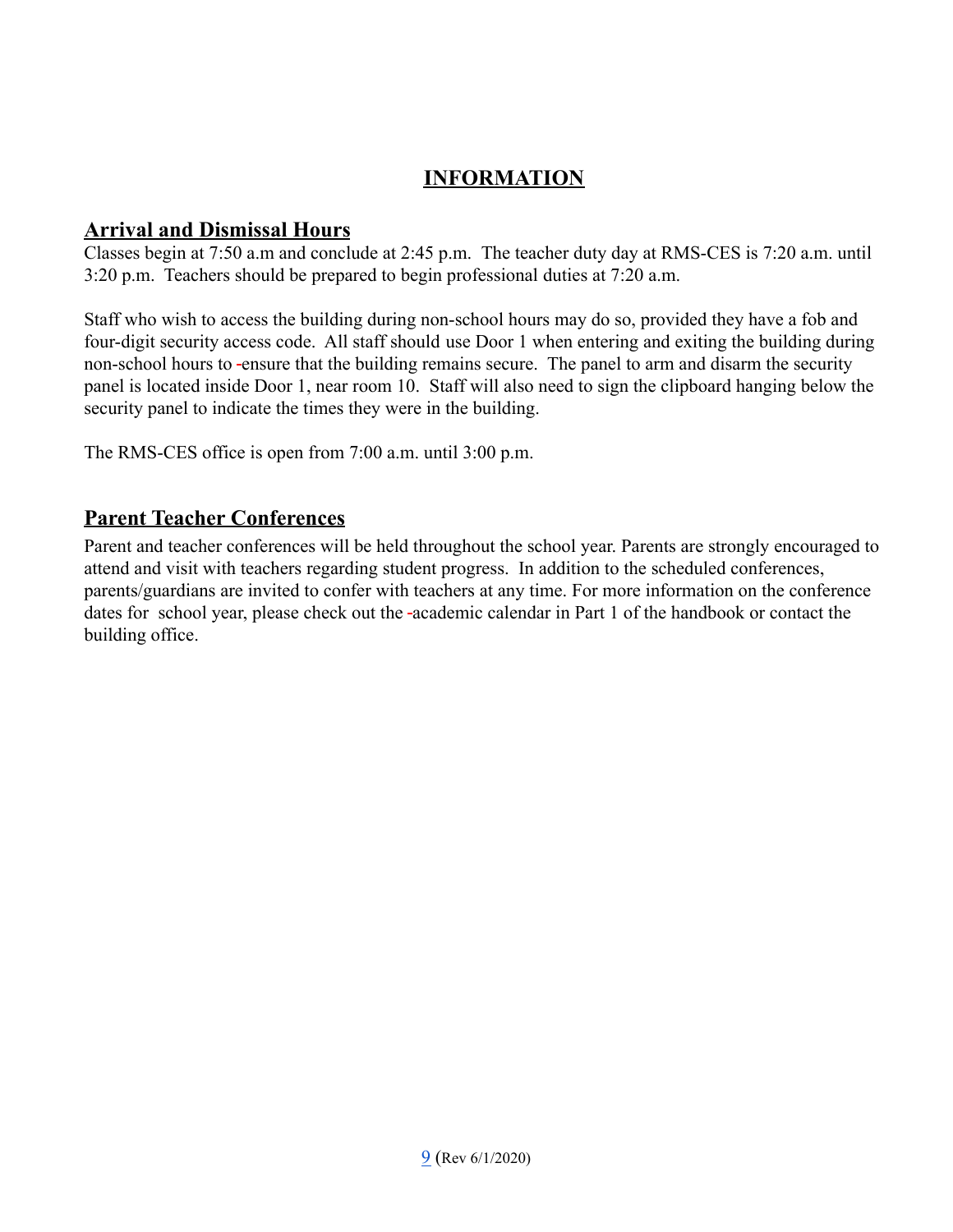## **PROCEDURES**

#### <span id="page-9-0"></span>**Classroom/Equipment**

Any maintenance or technology classroom/equipment needs should be entered into FMX; which is the district's routing system for maintenance and technology requests. Additional electronic equipment is available for check-out through the Media Center. Classroom purchases must be approved by the building principal. Any new equipment and/or classroom materials (textbooks, etc.) should be brought to the Media Center to be given barcodes. Please encourage students to cover books and care for school equipment.

## <span id="page-9-1"></span>**Conference Rooms/Computer Labs**

Conference rooms (Office Conf Room and Conf Room 109) and computer labs (STEM lab and 102 Lab) need to be scheduled using the FMX; system which is the district's facilities and technology scheduling system.

## <span id="page-9-2"></span>**Cumulative Records**

#### *Refer to District Policy 515*

Student cumulative records are kept in the office for all students. Any staff member who views the file must sign the student's file folder and the cumulative record sign-out sheet.

A staff member may view a student's cumulative record if they have legitimate educational interest, which includes queries directly related to classroom instruction, teaching, student achievement and progress, discipline of a student, student health and welfare, and the ability to respond to a request for educational data.

## <span id="page-9-3"></span>**Daily Attendance**

#### *Refer to District Policy 503R*

Attendance (tardies and absences) must be recorded at the beginning of each hour in Infinite Campus. Students who arrive late to school must check into the office first to be issued a pass to class.

#### <span id="page-9-4"></span>**Email**

Email will be used to communicate important information. Staff are expected to check email at the beginning and end of each day at minimum.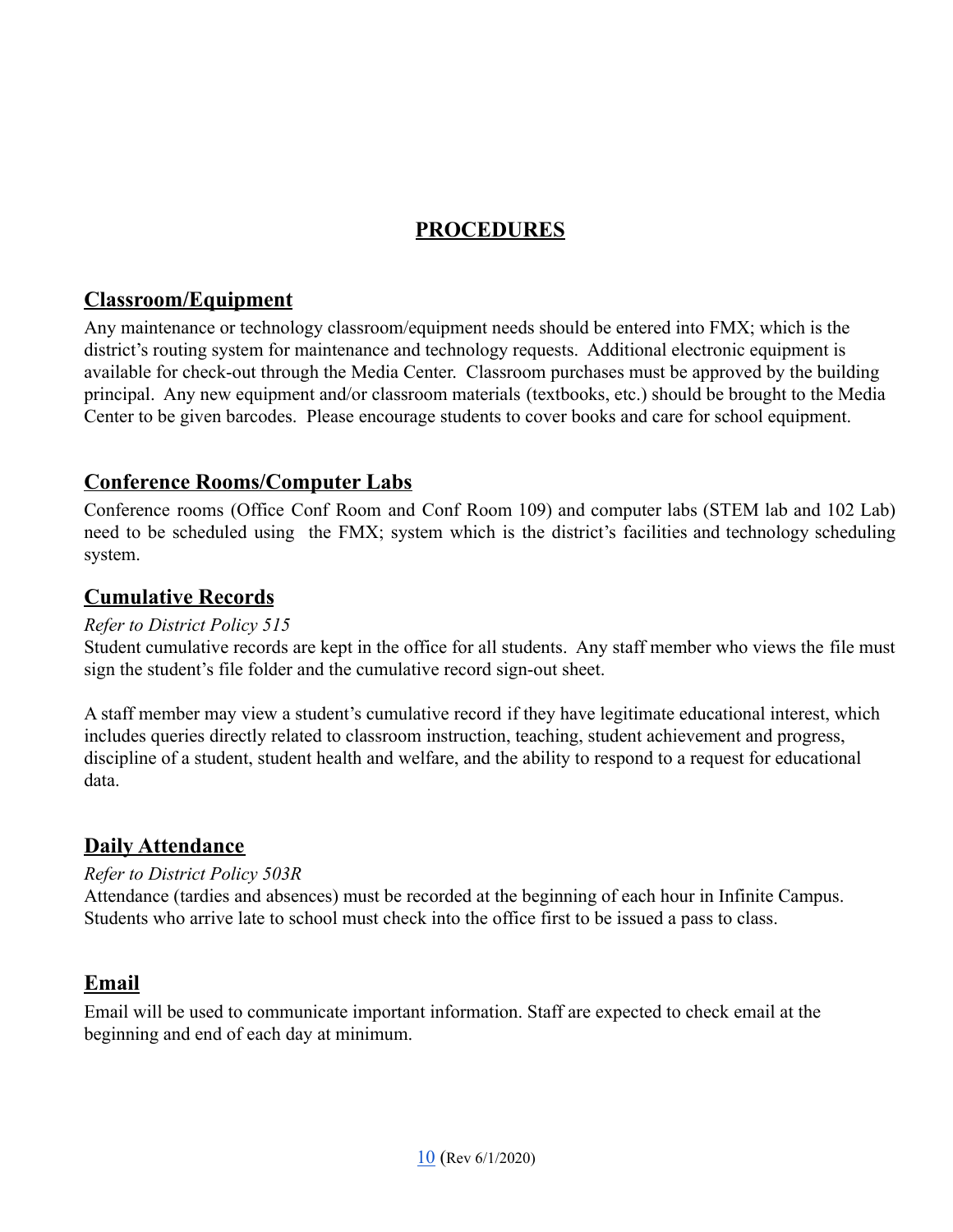## <span id="page-10-0"></span>**Field Experiences**

#### *Refer to District Policy 610*

Field experiences and other school-sponsored trips are considered extensions of the school learning environment. All rules and regulations must be followed and enforced. Permission slips are utilized to notify parents prior to a field experience. Please complete a Transportation Request available in the office and on the school website to ensure that all school departments impacted by field experiences, such as transportation, health office and food service are notified. This form should be completed within two weeks of the experience. All forms should be turned into the Office for approval.

## <span id="page-10-1"></span>**Grading**

The Parent Portal is a vital communication tool between the school and home. Parents may access their child's attendance, academic progress reports, report cards, health records, and lunch account information through the Parent Portal. Student grades must be updated weekly to ensure that parents have timely access to information. Any sudden change in student performance, especially if it results in a failing grade mandates an attempted contact to parents/guardians.

## <span id="page-10-2"></span>**iTeam**

In Tier I of the RtI framework, all students receive high-quality, scientifically-based core instruction and curriculum linked to state standards. When a student is not making adequate progress in the core curriculum, teachers may refer the student to the iTeam; who will determine if Tier II instruction (e.g. supplemental instruction, strategies, and/or programs) would be appropriate. The iTeam referral form can be found on the district website and should be turned in to the school counselor.

## **Learning Targets**

At RMS-CES, we are committed to providing students with clear, daily learning targets, assessing students regularly to determine whether or not they are meeting the targets, and providing students with meaningful feedback to help them achieve the learning targets. Learning targets should be posted daily in all classrooms as "I can" statements using student-friendly language. RMS-CES also posts Learning Targets and/or other classroom information each day on our webpage for parent/student access.

## <span id="page-10-3"></span>**Mailboxes**

Staff mailboxes should be checked daily.

## <span id="page-10-4"></span>**Media Services**

The Media Center is open from 7:30 a.m. to 3:00 p.m. Students are welcome in the Media Center during the school day and before 7:50 a.m. or after 2:45 p.m. when a supervisor is present.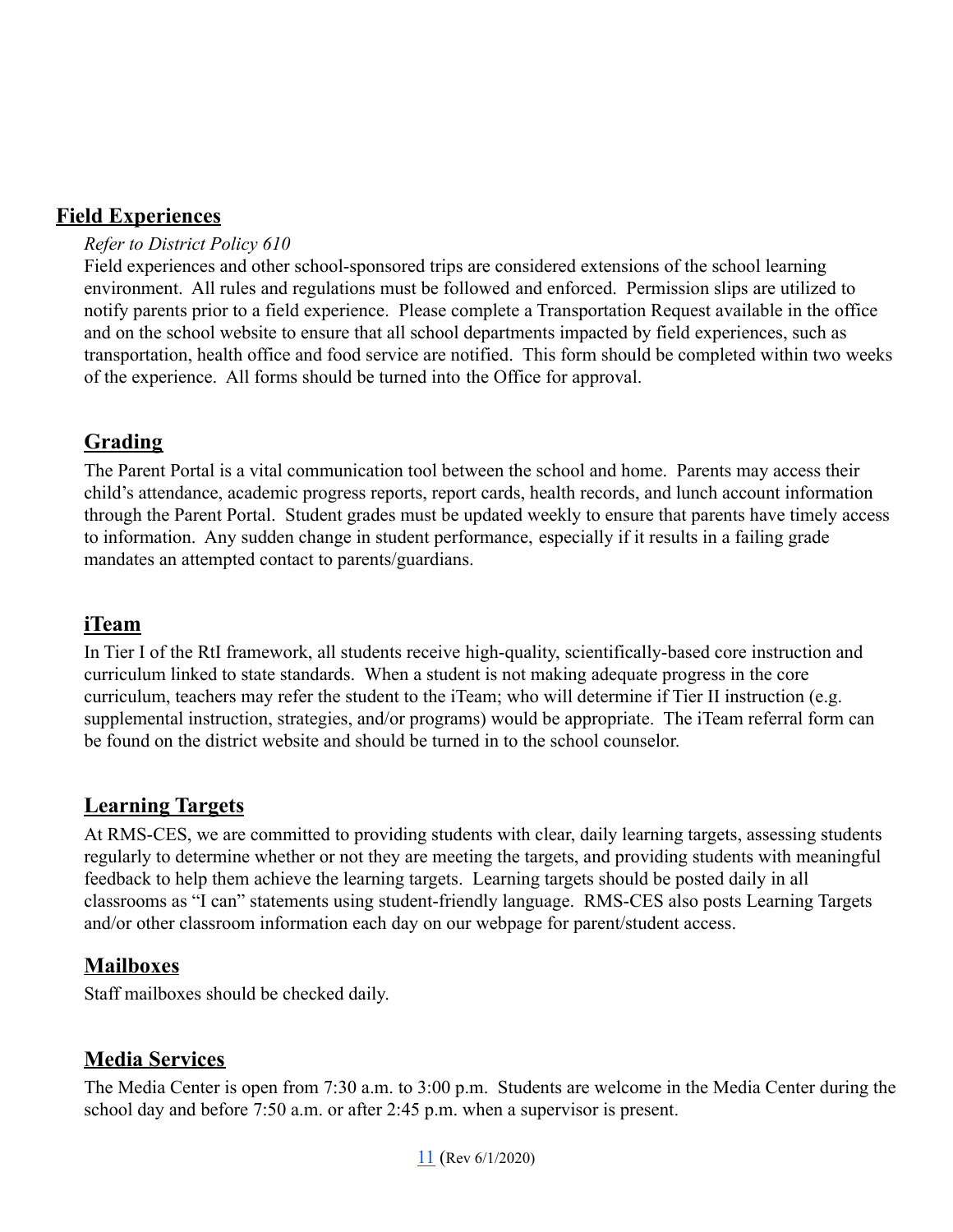## <span id="page-11-0"></span>**Outdoor Learning**

Outdoor learning is a vital part of our curricula at RMS-CES. To insure the safety of students and staff, please follow these expectations when taking students outside:

- 1. Check-out a walkie-talkie from the office to bring with you and note where your class will be outside
- 2. Exit and enter through doors 1 (near District Office), 4 (near RMS-CES Office), 13 (near room 122), or 17 (near room 107); which have fob entries. Please do not ring the District Office to be admitted.
- 3. Never prop open or unlock exterior doors
- 4. If you need to exit out a door without a fob entry, there is an exterior door key available for checkout in the RMS-CES office

## <span id="page-11-1"></span>**Parent Communications**

Communication between families and teachers is vital. Teachers are required to contact parents when academic or behavioral concerns arise. It is expected that parents will be contacted if their child's grade decreases dramatically or is below passing.

Teacher websites and profiles are another extremely valuable communication tool. Each class page must, at the minimum, include:

- 1. Contact information
- 2. A brief course description

3. Timely information (ideally, this information will include upcoming assignments, due dates, and other pertinent information)

4. Website tools in use (tools not in use should be hidden)

Teachers are encouraged to use their websites to communicate information about upcoming assignments and events; share resources; and provide other pertinent course information.

Additional opportunities to communicate about what is happening in the classroom include, but are not limited to, weekly bulletins, monthly newsletters, the Rocket Report, emails, and phone calls.

## <span id="page-11-2"></span>**Professional Duty**

#### *Refer to District Policy 406*

All staff members are expected to present themselves professionally and in accordance with the Code of Ethics for Minnesota Teachers. Jeans should be reserved for Fridays, field trips, messy classroom work, or special occasions when Rockford spiritwear is encouraged.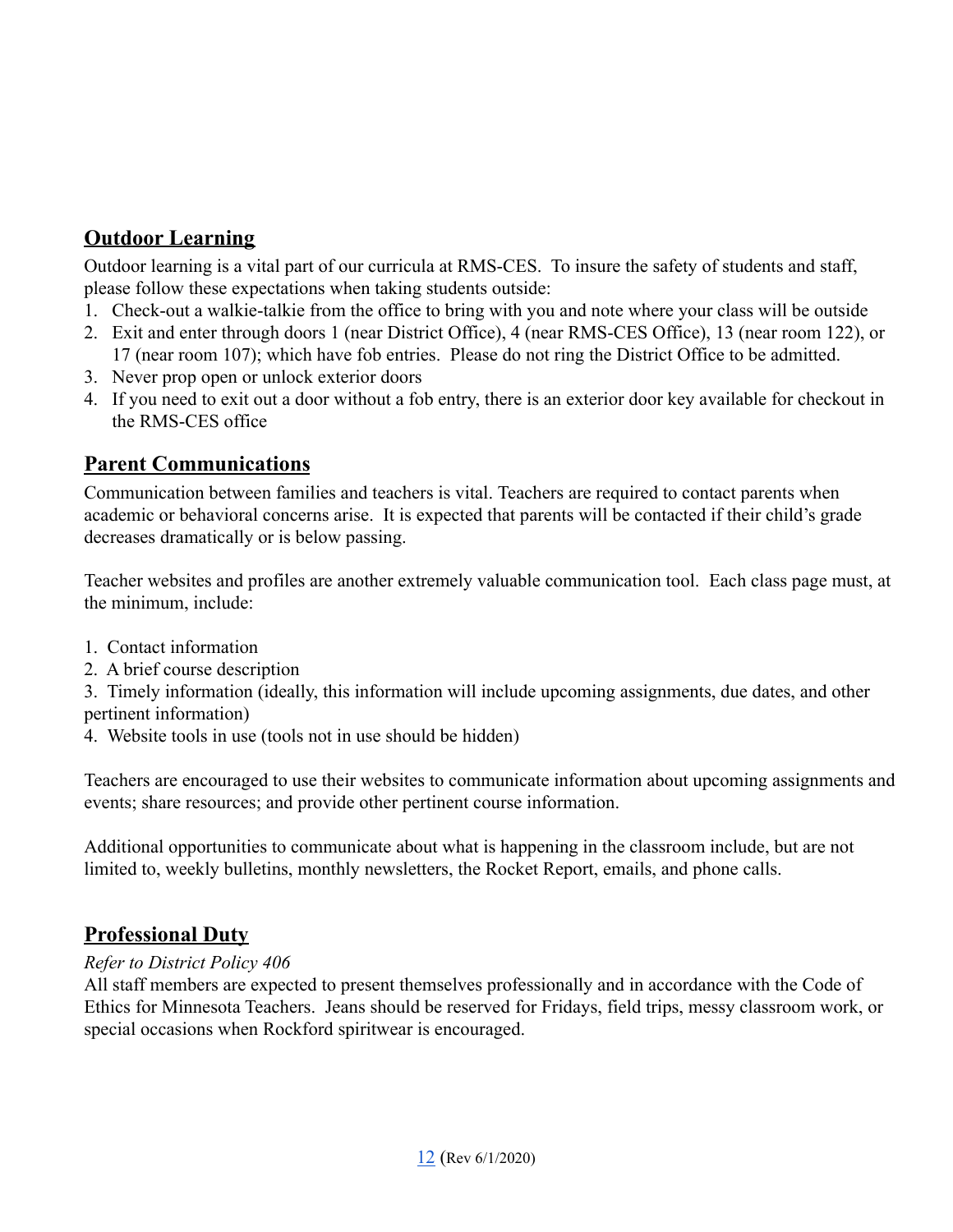## <span id="page-12-0"></span>**Retention**

#### *Refer to District Policy 513*

All students are expected to achieve an acceptable level of proficiency. Students who achieve at an acceptable level will be promoted to the next grade level at the completion of the school year. Retention of a student may be considered when professional staff and parents/guardians feel that it is in the best interest of the student. The superintendent's decision will be final. The district has a variety of services to help students succeed in school. For more information, contact the school counselor or building principal.

#### **Staff Announcements**

Staff Announcements are the means with which we can communicate valuable information with staff in a timely manner. These should be viewed each morning for important updates/announcements.

## <span id="page-12-1"></span>**Student Announcements**

Students Announcements are the means with which we can communicate valuable information with students in a timely manner. Teachers must share "Student Announcements" each day during "Advisory."

#### <span id="page-12-2"></span>**Student Progress**

Teachers should discuss possible interventions for students who are not making adequate progress and to make appropriate interventions. These interventions may include a student meeting, family conference, iTeam referrals, or academic support (such as **"**Rock On**",** or teacher support before and/or after school). Parents must be contacted before a failing grade is assigned for a course quarter grade.

#### <span id="page-12-3"></span>**Student Release from School**

#### *Refer to District Policy 503*

Students who need to leave the building during school hours must be checked-out by a parent or guardian in the school office. Notes sent by parents should be submitted directly to the office.

## <span id="page-12-4"></span>**Student Testing**

Assessments used to evaluate student achievement and progress include:

FAST Reading and Math Testing MCA Reading and Math (grades 5-8) MCA Science (grades 5 & 8) ACCESS for ELL (grades 5-8)

A report of all state assessment tests is provided to parents at fall conferences to provide information about their child's abilities and progress. The assessment results are reviewed by staff to develop plans to improve students' learning, review curricular alignment to state standards, and identify areas of academic need.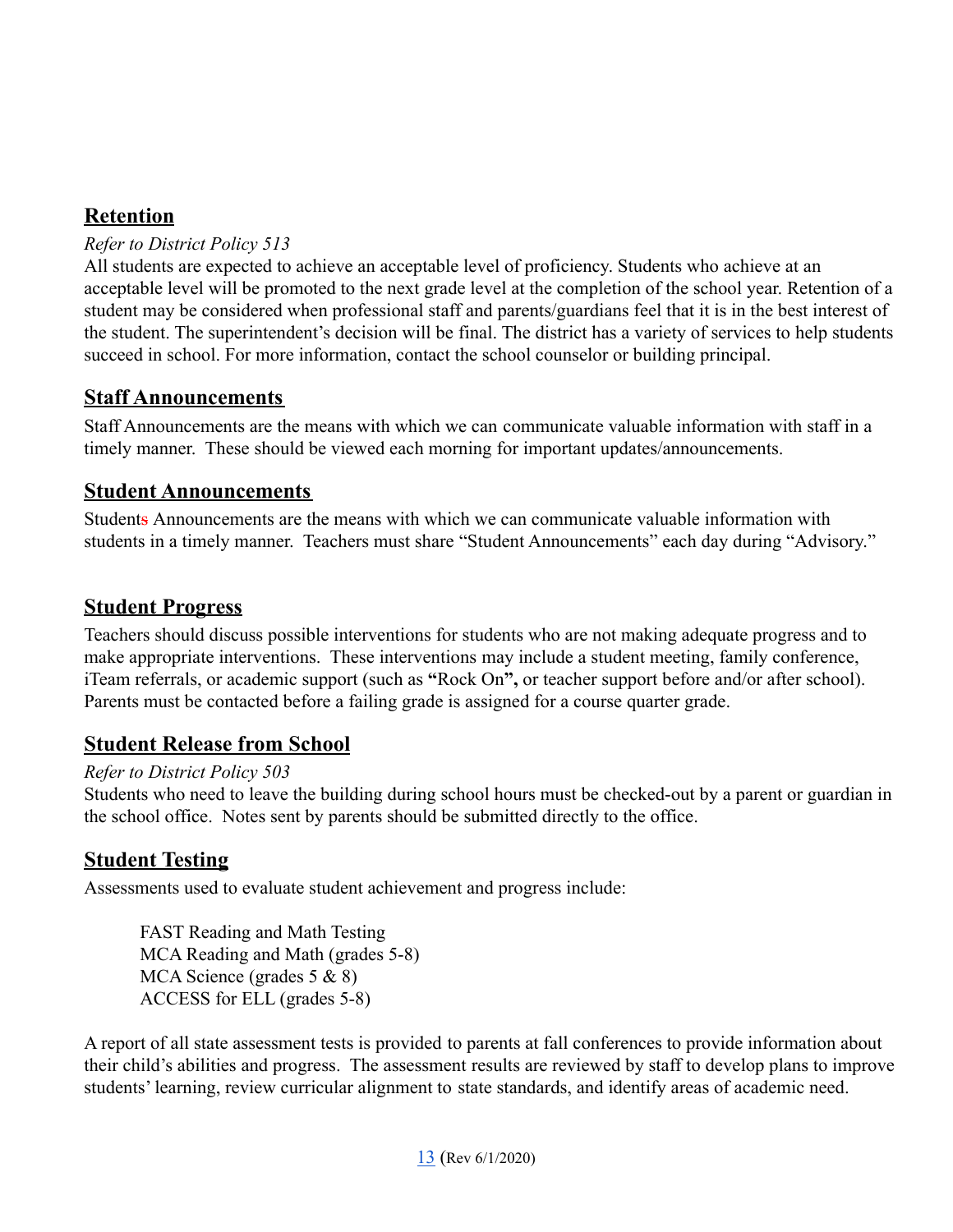## <span id="page-13-0"></span>**Student Use of Personal Technology**

Students are expected to use technology appropriately and in accordance with the district's Internet Use Agreement. Teachers have the responsibility to communicate expectations for technology use in their classrooms. Specifically, students will keep all personal electronics silent and out of sight during the school day (7:45 AM-2:45 PM), this includes passing time. The exception is lunch and recess time; students in good standing are allowed to use personal electronics during this time. If a teacher needs additional support in enforcing their expectations, the Stop and Think Room is an available resource.

## <span id="page-13-1"></span>**Student Withdrawals**

Students who withdraw must complete a check-out form prior to leaving the school. The check-out form will be provided to the student in the office. Teachers must record the student's current grade and initial to indicate that all class materials have been returned in acceptable condition.

## <span id="page-13-2"></span>**Supervision**

A weekly supervision schedule exists for before and after school supervision. Staff are welcome to trade with other staff members as needed due to scheduling conflicts. Staff are expected to be out in the hallways between classes.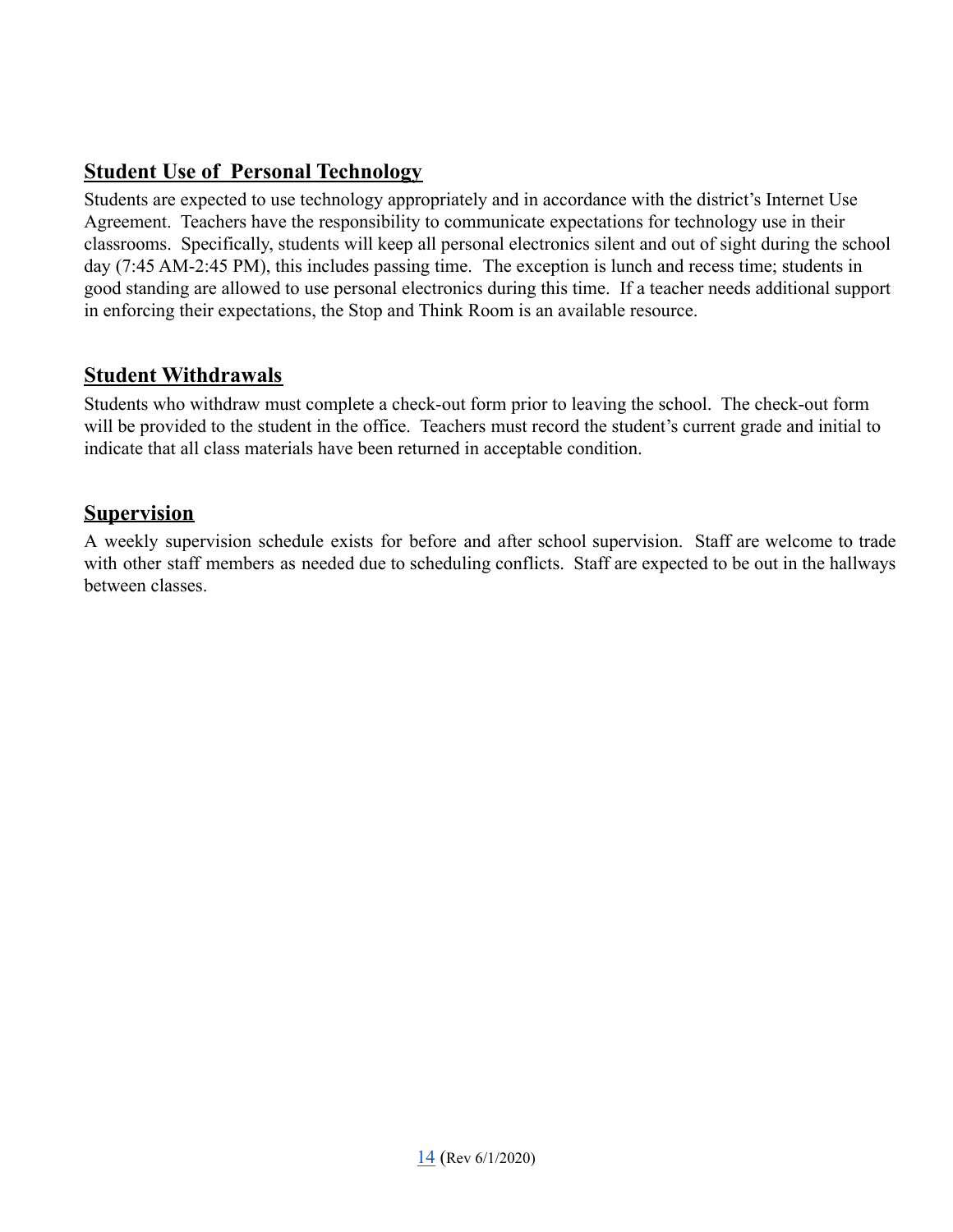## **GUIDELINES for STUDENT CONSEQUENCES**

#### *Refer to District Policy 506*

When a student violates district policy, disciplinary action will be taken. Consequences for breaking the discipline policy will be determined by the principal or principal designee and will be in accord with district policies. Consequences for violating the discipline policy include, but are not limited to, the following: student conference with teacher, principal, counselor and/or other school district personnel, and verbal warning; parent contact; parent conference; removal from class; lunch detention; in-school suspension; suspension from extracurricular activities; detention or restriction of privileges; loss of school privileges; in-school monitoring or revised class schedule; referral to in-school support services; referral to community resources or outside agency services; financial restitution; referral to police, other law enforcement agencies, or other appropriate authorities; a request for a petition to be filed in district court for juvenile delinquency adjudication; out-of-school suspension under the Pupil Fair Dismissal Act; preparation of an admission or readmission plan; expulsion under the Pupil Fair Dismissal Act; exclusion under the Pupil Fair Dismissal Act; wRight Choice; and/or other disciplinary action as deemed appropriate by the school district.

## <span id="page-14-0"></span>**Federal, State or Local Law**

The violation of any state or local law or the violation of any federal law is unacceptable behavior.

## <span id="page-14-1"></span>**Removal from Class**

Teachers are responsible to attempt to modify disruptive student behavior through means such as conferring with the student, using positive reinforcement, implementing consequences, and/or contacting parents/guardians. When such measures are not effective, a teacher may ask the student to go to the "Stop and Think Room" for minor behaviors. Students who are sent to the "Stop and Think Room" will work with an adult to identify the behavior that resulted in removal from class, take responsibility, and identify appropriate future behaviors. The goal is to correct the behavior and return the student to class so that he/she does not miss class time. An email will be sent home communicating that the student visited the Stop and Think room to correct a behavior, but will not include specifics about the incident. If a student refuses to participate in the "Stop and Think" process, the student will be referred to an administrator.

An administrator will be notified immediately if a student who exhibits a major behavior, such as possession of drugs or weapons and the administrator will remove the student from the classroom.

## <span id="page-14-2"></span>**Lunch Detention**

A lunch detention may only be assigned by an administrator.

## <span id="page-14-3"></span>**In-School Suspension**

In-School Suspension (ISS) may be assigned by an administrator for partial or full day(s). A student in ISS is expected to complete academic responsibilities, whenever possible.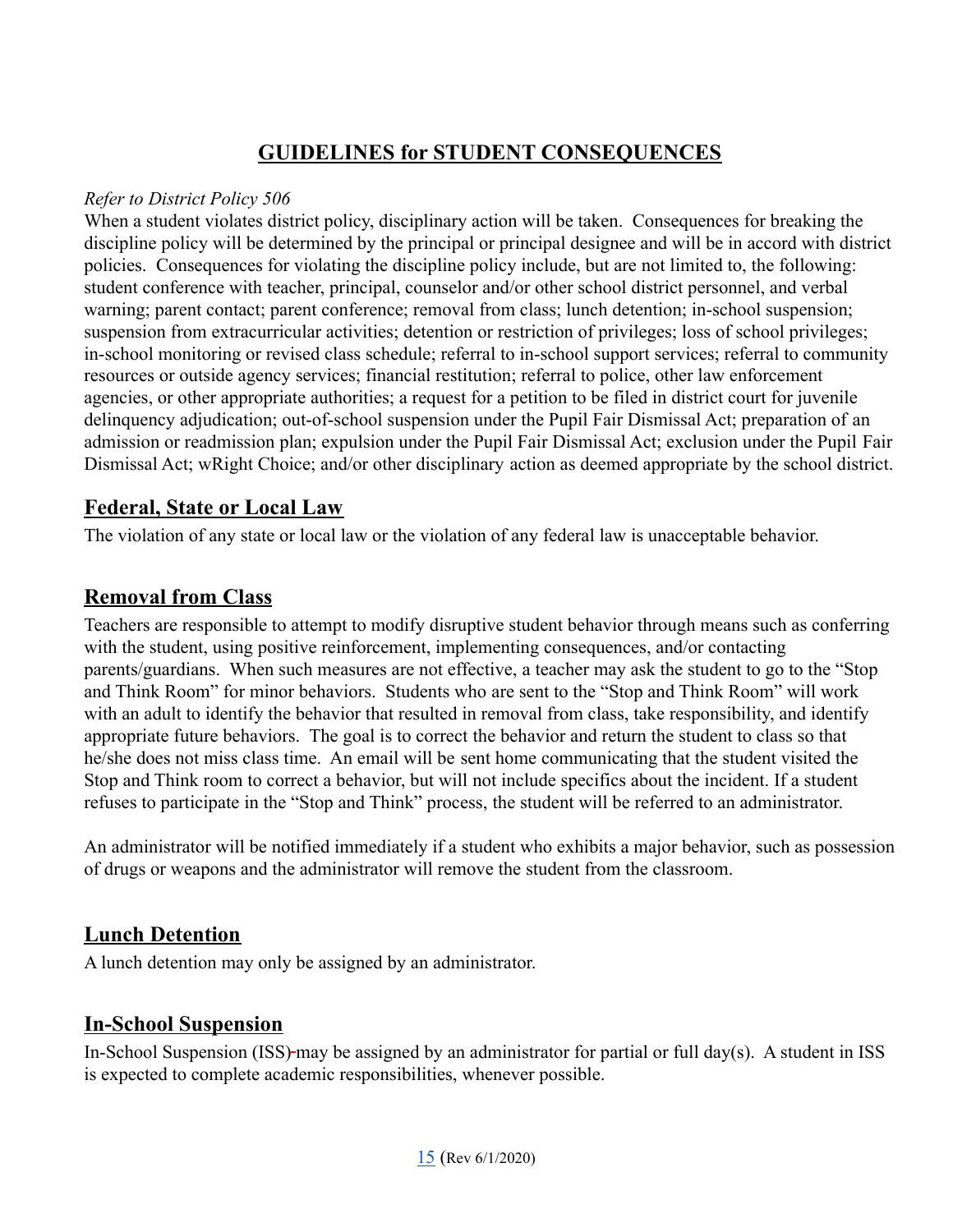## <span id="page-15-0"></span>**Out-of-School Suspension**

The existence of in-school suspension does not eliminate the possibility of out-of-school suspension as a disciplinary measure. Repeated or severe violations of school policy; drug dealing or trafficking; conduct which poses a threat to the safety of pupil, personnel, or school property; or non-compliance may all be reasons for suspension from regular school attendance.

Grounds and procedure for suspension will be determined by the principal and will be conducted in accordance with the Minnesota Pupil Fair Dismissal Act, Minn. Stat. §121A.40-121A.56 (http://education.state.mn.us/mde/static/000099.pdf). A provision of readmission for all suspended students is a conference with the parent/guardian and the principal.

It is the position of the school district that a fair and equitable discipline policy will contribute to the quality of a student's educational experience. Without discipline in the schools, learning cannot occur. It is the responsibility of the school board, administrators and teachers to safeguard the health and safety of each student. It is Rockford School District policy to discourage the use of any force or corporal punishment; however, reasonable force may be used upon or toward the student without the student's consent in the exercise of lawful authority to restrain a student.

| Policy | Sexual, Racial And Religious         |
|--------|--------------------------------------|
| 413    | <b>Harassment And Violence</b>       |
| Policy | Drug-Free Workplace/Drug-Free        |
| 418    | School                               |
| Policy | Tobacco-Free School                  |
| 419    |                                      |
| Policy | <b>School Weapons</b>                |
| 501    |                                      |
| Policy | Search of Student Lockers, Desks,    |
| 502    | Personal Possessions and Student's   |
|        | Person                               |
| Policy | Student Attendance                   |
| 503    |                                      |
| Policy | <b>Student Dress And Appearance</b>  |
| 504    |                                      |
| Policy | Corporal Punishment                  |
| 507    |                                      |
| Policy | <b>Bullying Prohibition</b>          |
| 514    |                                      |
| Policy | Internet Acceptable Use              |
| 524    |                                      |
| Policy | Hazing                               |
| 526    |                                      |
| Policy | <b>Student Transportation Safety</b> |
| 709R   |                                      |

Refer to the additional district policies listed above.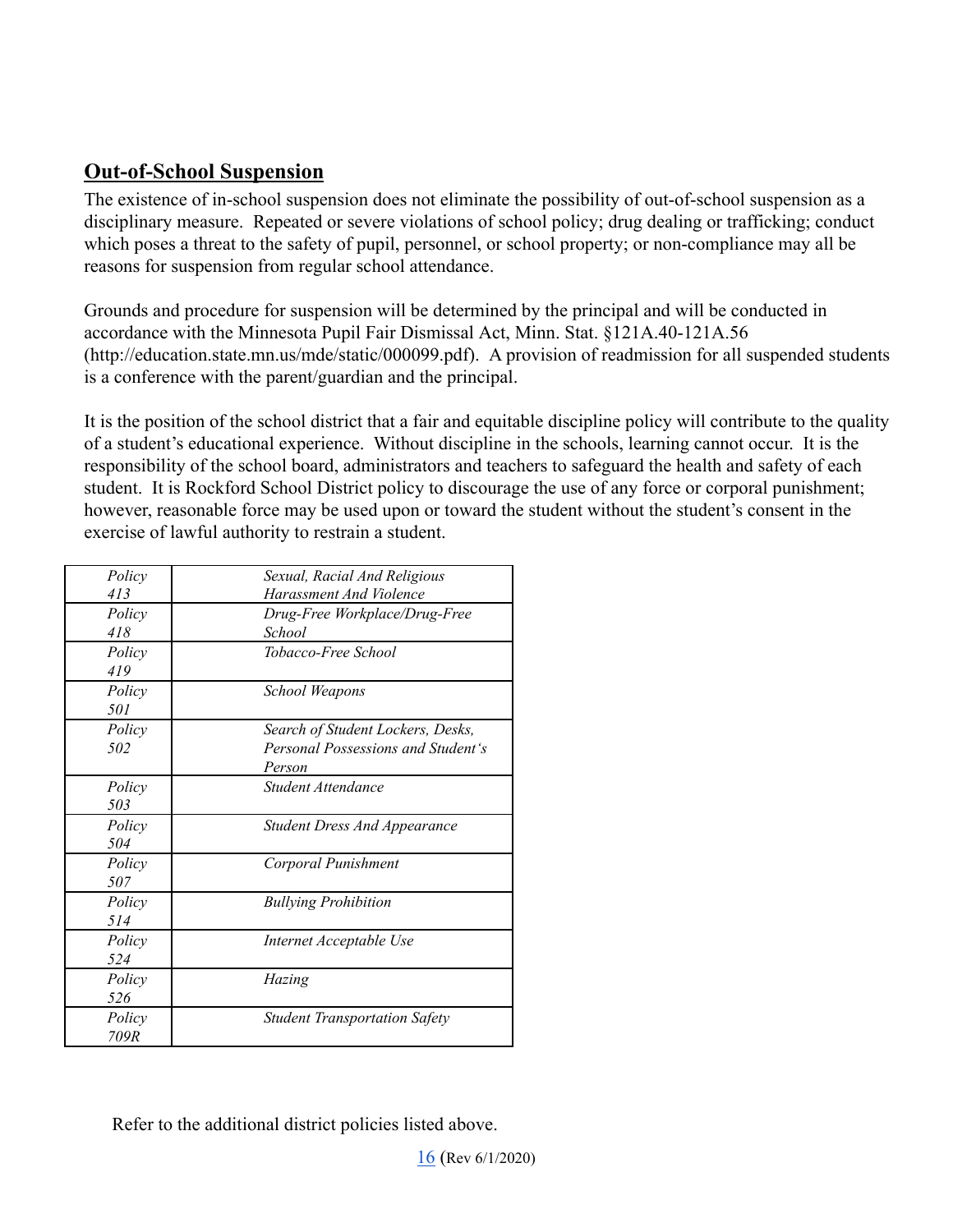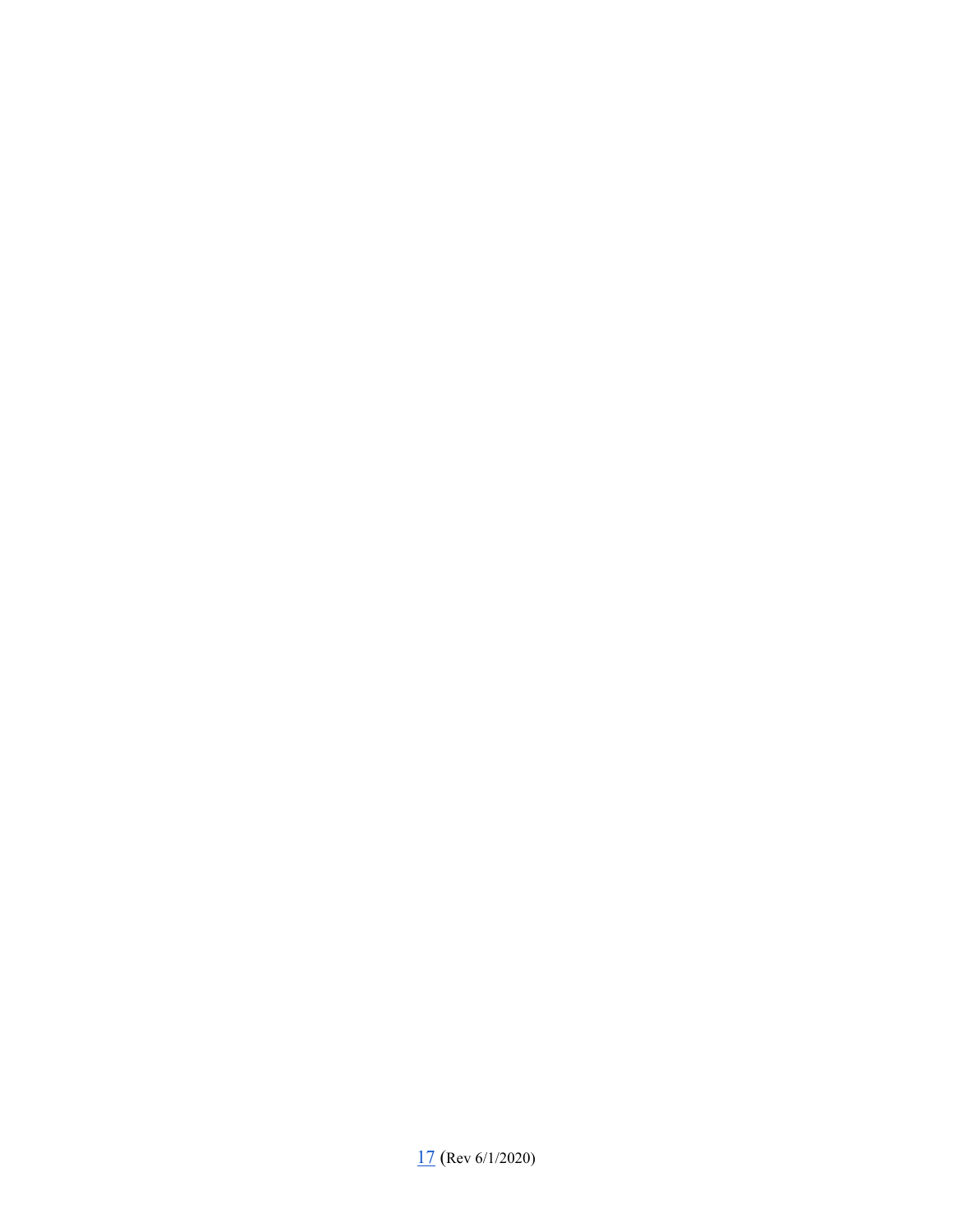## **GENERAL INFORMATION**

## <span id="page-17-0"></span>**Absences**

All absences must be entered into Kelly Services (see RAS Staff Handbook for details) in a timely fashion. Detailed lesson plans should be available to substitutes, including all necessary instructional materials or information for how to find those materials. Any necessary instructional materials and/or information should be communicated to a colleague - not the office - to print and copy for the substitute. A folder must be prepared and readily available in the classroom for substitutes that includes, but is not limited to:

- Emergency procedures and building map
- Daily schedule, including information about prep and lunch
- Seating charts
- Supervision responsibilities, if applicable
- Stop and Think referral forms and explanation
- Relevant student information (medical needs, IEP accommodations, etc...)
- Names and contact information for staff members who can help if questions arise

## **Crisis Management**

#### *Refer to District Policy 806*

Five (5) fire, one (1) tornado, and five (5) lock-down drills will be held at intervals throughout the year. It is important to regard these drills seriously and follow procedures as necessary in the case of an actual emergency. The exit routes are posted in every room and staff are expected to be familiar with them.

Observance of the following rules will help to ensure safety in the event of an emergency:

#### **Blue Team**

The Blue team at each respective school is a group of staff members certified in First Aid and CPR that respond to medical emergencies. These staff members have specific roles to allow for a safer and more efficient response. Meetings and drills will be organized and implemented throughout the school year as needed.

#### **Fire**

Staff Responsibilities:

- Bring red clipboard with current class rosters
- · Take class attendance promptly once safely in designated area (record names of any students not present from your class roster and report to reassembly point person)
- Keep students together in safe area
- · Return to the building when an all-clear signal is given by the building principal/designee
- Observe individual evacuation plans for student w/special needs

#### <span id="page-17-1"></span>**Lock-down**

Lock-down procedures may be issued in situations involving dangerous intruders or other incidents that may result in harm to persons inside the school building.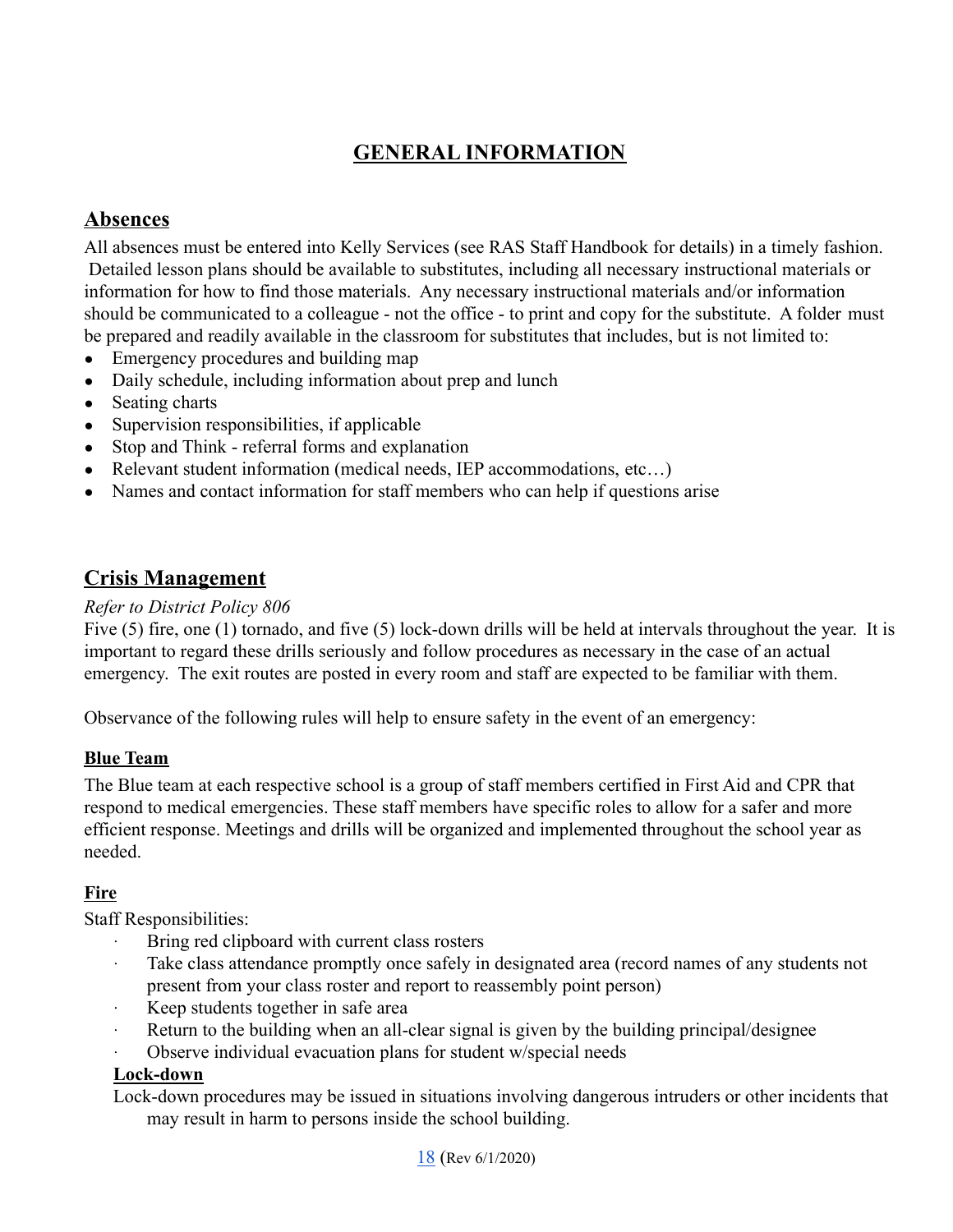- · The building principal/designee will issue lock-down procedures by announcing a warning over the PA system
- All students, staff, and visitors will be directed to classrooms
- Lock and barricade classroom doors
- Stay away from windows and doorways
- · Remain in classroom until an all-clear signal is given by building principal/designee

## **Distribution of Materials for Inside Groups**

Principal or designee must approve all materials from inside groups prior to distributing within the school. This includes information posted in public spaces.

## <span id="page-18-0"></span>**Distribution of Materials for Outside Groups**

Principal or designee must approve all materials from outside groups prior to distributing within the school. This includes information posted in public spaces.

## <span id="page-18-1"></span>**End-of-Year Procedures**

<span id="page-18-2"></span>Staff is expected to follow all end-of-year procedures as outlined by the district administration.

## **Food Service**

Taher Foods operates the school hot lunch program. Adult Lunch: \$3.75 Milk: \$.60 Payment for meals is prepaid using Infinite Campus. Each employee has a lunch account number.

## <span id="page-18-3"></span>**Illness and Injury**

**Student Injury** - When a student injury occurs, the teacher who witnessed the accident is responsible to prepare and sign the **Student Accident Report** (found in the office) detailing the incident. This report can be completed by the teacher and the health care attendant (or school nurse). This report is filed in the student's health file. The Good Samaritan Law protects any staff person rendering first aid to a student if done with due caution and common sense. Failure to administer first aid can be grounds for legal action.

**Staff Illness** – Illnesses during the day should be reported to the office.

**Staff Injury** - All staff members are covered under Minnesota Workers' Compensation Act. Work injuries must be reported to the principal within 24 hours of the injury.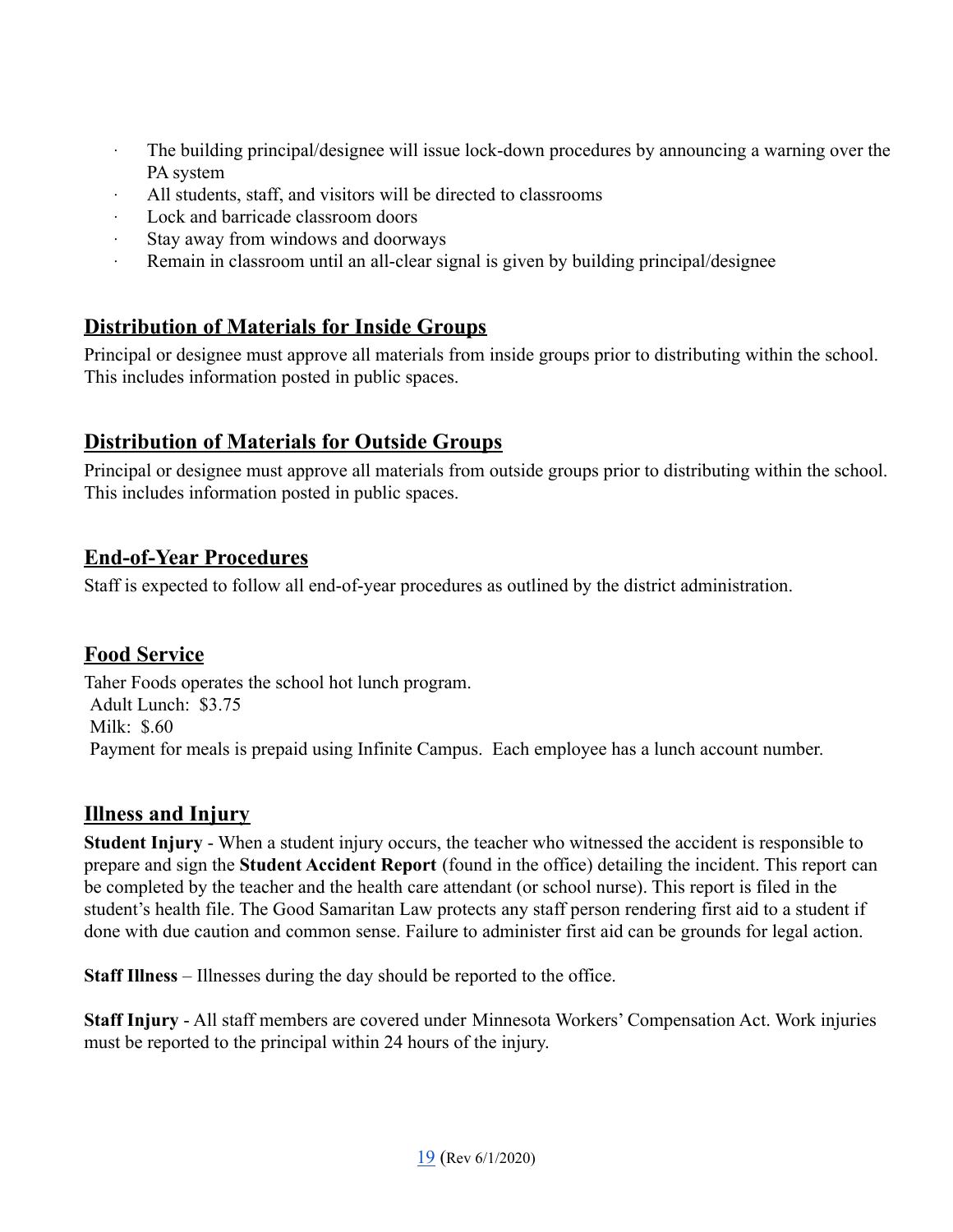## <span id="page-19-0"></span>**Leaving School Premises**

<span id="page-19-1"></span>Staff must notify the office when it is necessary to leave the school building during school hours.

## **Lost and Found**

A lost and found is located in the lunchroom for clothing and non-valuable items. Valuable items should be brought to the office (jewelry, calculators, iPods, cell phones). Items not claimed will be donated at regular intervals.

## <span id="page-19-2"></span>**Money**

The method of collecting money from students for class projects or field experiences is to use Infinite Campus, our online payment system.

If a need arises to collect money from students, one of two methods may be used:

- Work with the middle school office to set up a fee through Infinite Campus; which enables parents to pay online
- Work with Stacey Robertson in the middle school office to collect money

Teachers should not collect or store money in their classrooms for any reason.

## <span id="page-19-3"></span>**Photographs**

Throughout the year, photographs are taken in classrooms and at school activities. Some of these may be published in local newspapers or in Rockford Area Schools' publications. Parents may request that their child's photographs and name not be published. The request must be made in writing and sent to the district office. (This does not apply to pictures of school events taken by the news media.)

## <span id="page-19-4"></span>**Purchasing/Receiving**

When placing and/or receiving orders, please follow the district procedures. Procedures are located on the district website

## <span id="page-19-5"></span>**Recycling**

#### *Refer to District Policy 805*

It is the policy of the school district to comply with all state laws relating to waste management and to make resource conservation an integral part of the physical operations and curriculum of the school district.

## <span id="page-19-6"></span>**Security**

All staff are expected to wear their ID at all times. If a staff member encounters an adult who is not wearing a visitor's badge, the staff member should politely direct the visitor to the middle school office.

**Lunchroom**: Students are not allowed to leave the building for lunch without being accompanied by the building principal or principal designee. Visitors during lunch must be pre-approved by the principal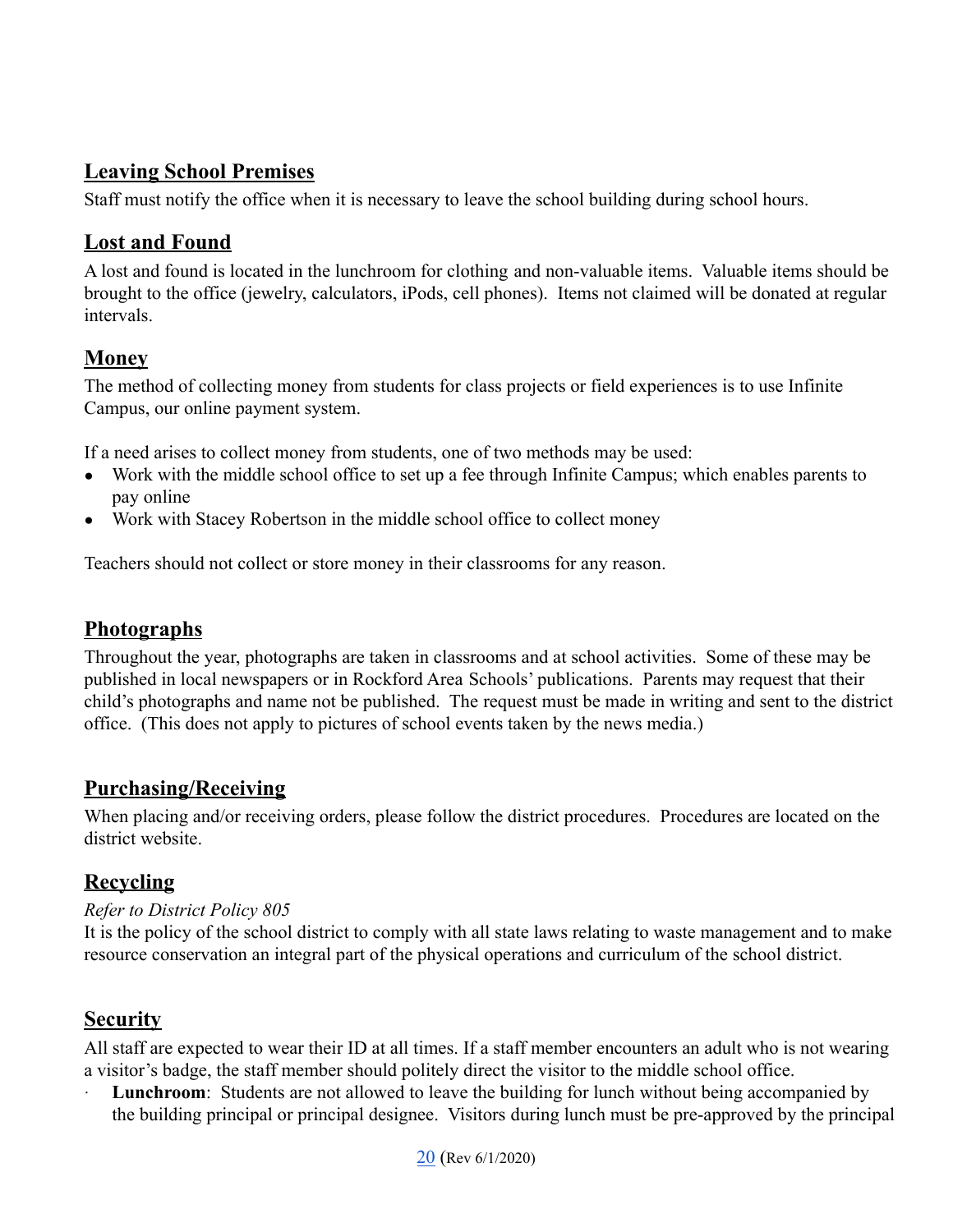or principal designee.

- **Student Passes**: If a student finds it necessary to leave their assigned classroom, the passport area of the student planner must be signed by a staff member.
- · **Video Surveillance**: RMS-CES is equipped with video cameras in an effort to maintain the health, welfare and safety of students, staff and visitors as well as the protection of school property.
- **Visitors:** All visitors and volunteers must report to the office and receive approval and a visitor's badge. Students bringing visitors to school requires prior approval by administration. Administration reserves the right to deny or approve any visitors.

## <span id="page-20-0"></span>**Student Publications**

## *Refer to District Policy 505, 512, 904*

Posters, signs, and circulations must be approved by administration 24 hours prior to the desired distribution time. For non-school persons, approval needs to be obtained five (5) days in advance.

## <span id="page-20-1"></span>**Student Transportation**

#### *No Employee Transportation of Students with Personal Vehicles*

#### *Refer to District Policy 710*

An employee must not use a personal vehicle to transport one or more students except as provided herein. However, employees may make appropriate transportation arrangements for students as necessary in an emergency or other unforeseeable circumstance.

In a non-emergency situation, an employee must get prior, written approval from the administration before transporting a student in a personal vehicle. If a school vehicle is available, the employee will use the school vehicle. The administration has the sole discretion to make a final determination as to the appropriate use of a personal vehicle to transport one or more students.

If any emergency transportation arrangements are made by employees pursuant to this section, the relevant facts and circumstances shall be reported to the administration as soon thereafter as practicable.

## <span id="page-20-2"></span>**Surveys**

*Refer to District Policy 520* Surveys must be pre-approved by the superintendent.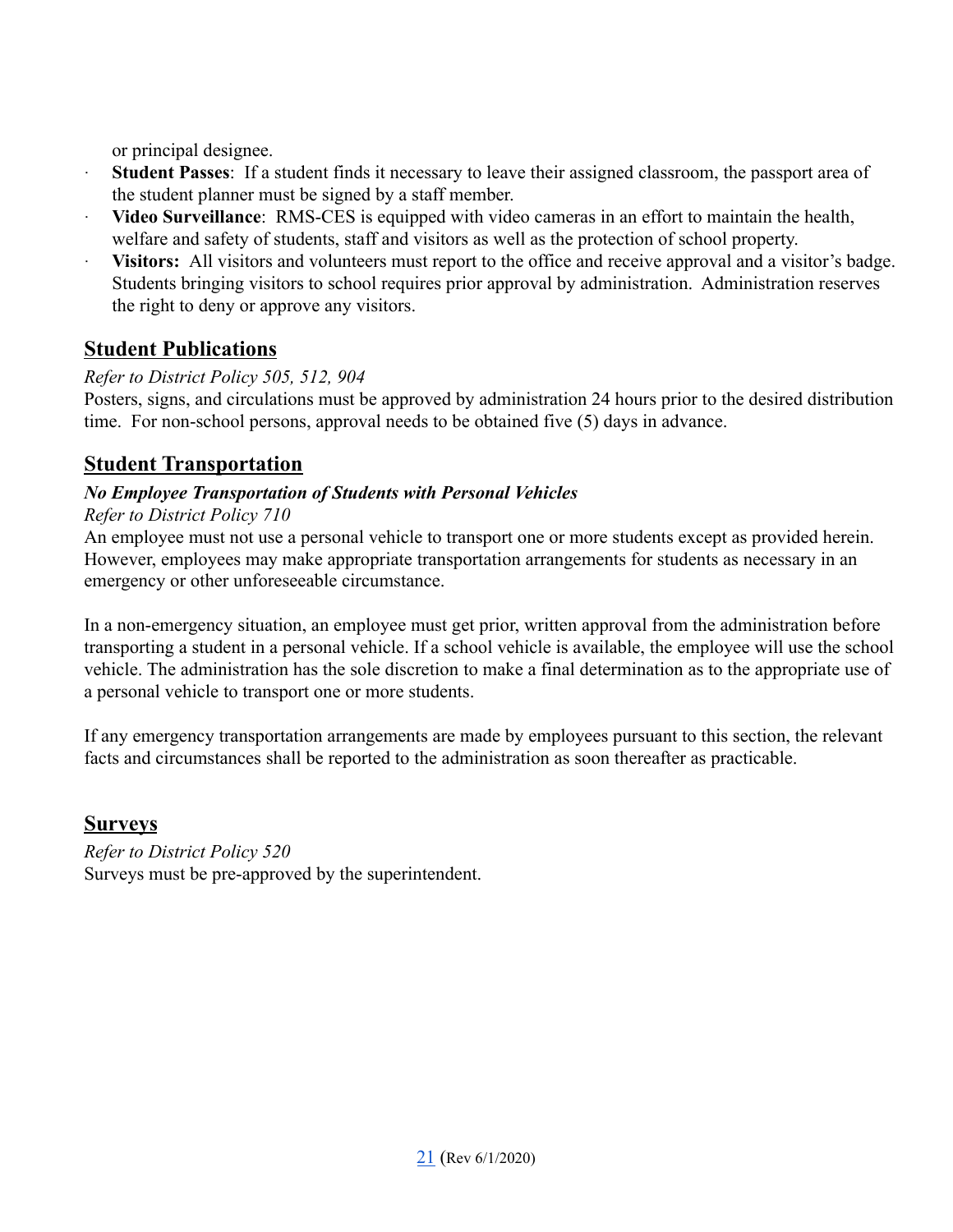## **PART VI - APPENDIX**

## <span id="page-21-0"></span>**Policy Cross Reference Table**

| <b>Topic</b>                                 | <b>Policy Number(s)</b> |
|----------------------------------------------|-------------------------|
| Accidents                                    | 806                     |
| <b>Alternative Educational Opportunities</b> | 605                     |
| Attendance                                   | 503R                    |
| <b>Bullying Prohibited</b>                   | 514                     |
| <b>Cell Phone Personal Electronics</b>       | 506                     |
| <b>Class Assignments</b>                     | 515                     |
| Complaints                                   | 103                     |
| <b>Course Credits Required</b>               | 604                     |
| Crisis Management                            | 806                     |
| Discipline                                   | 506                     |
| Drug-Free School and Workplace               | 417, 418                |
| <b>Emergency Contact Information</b>         | 515                     |
| <b>Employee Directory</b>                    | 406                     |
| <b>Employment Background Checks</b>          | 404                     |
| <b>Equal Access to School Facilities</b>     | 801                     |
| <b>Extended School Year</b>                  | 508                     |
| Field Trips                                  | 610                     |
| Fundraising                                  | 511                     |
| Gifts to Employees                           | 421                     |
| <b>Graduation Requirements</b>               | 613R                    |
| Harassment and Violence Prohibited           | 413                     |
| Hazing Prohibited                            | 526                     |
| <b>Health Information</b>                    | 420, 516, 518, 530, 806 |
| Homework                                     | 506, 612.1              |
| Internet Acceptable Use                      | 524                     |
| Interviews of Students by Outside Agencies   | 519                     |
| Nondiscrimination                            | 102, 401, 521, 522, 528 |
| Notification of Violent Students             | 529                     |
| Parking on School District Property          | 527R                    |
| Pledge of Allegiance                         | 531                     |
| <b>Post-Secondary Enrollment Options</b>     | 620R                    |
| Schedule                                     | 602                     |
| <b>School Activities</b>                     | 510                     |
| <b>School Closing Procedures</b>             | 806                     |
| School Calendar                              | 602                     |
| Searches                                     | 502, 527R               |
| <b>Student Dress and Appearance</b>          | 504                     |
| School Promotion and Retention               | 513                     |
| <b>Student Publications and Materials</b>    | 505, 512                |